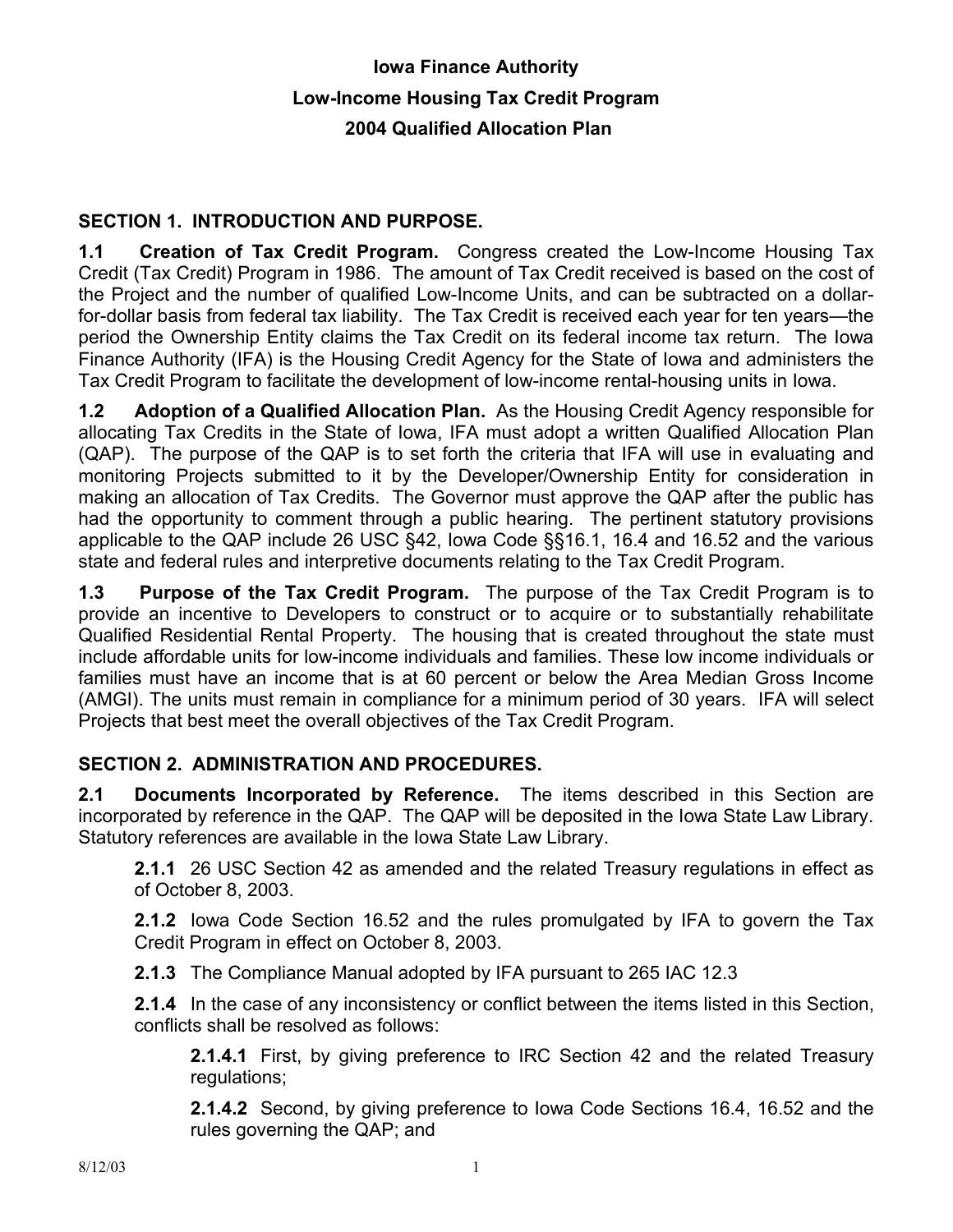**2.1.4.3** Third, by giving preference to the QAP.

**2.2 Schedule.** The Tax Credit Program will follow the schedule published on IFA's web site at http://www.ifahome.com. IFA will have at least one reservation cycle per year. Additional reservation cycles may be made throughout the year at the sole discretion of IFA.

**2.3 Tax Credit Amount Available.** The amount of Tax Credits available in Iowa in each calendar year reflects the sum of the amounts allowed as the State Tax Credit Ceiling under IRC Section 42(h)(3)(C). This amount may be increased by returned Tax Credits from prior years, Tax Credits allocated to Iowa from the national Tax Credit pool or by new legislation increasing the amount of Tax Credits distributed to each state.Any unallocated or Recovered Tax Credits or a combination of both may be awarded as part of the current year cycle(s) of awards for Tax Credits, or may be carried over to the next year's cycle(s) of awards at the discretion of the Board.

**2.4 Tax Credit Cap for Single Developer.** IFA will not allocate more than \$700,000 in Tax Credits for a single Developer with multiple Projects. However, if one or more of the Projects are in Qualified Census Tracts or Difficult Development Areas this Tax Credit cap may be increased by 30% for appropriately located Projects. A Developer may submit as many Projects as the Developer chooses. IFA will select which Projects are awarded Tax Credits based on the QAP. In the event a Developer is acting as a consultant for a Project and is not the Developer of such Project, the Developer's cap amount will be unaffected.

**2.5 Tax Credit Cap for a Single Project.** IFA will not allocate more than \$500,000 in Tax Credits for a single Project. However, if the Project is in a Qualified Census Tract or Difficult Development Area, this Tax Credit cap may be increased by 30% for appropriately located Projects.

**2.6 Non-profit Set-Aside.** In accordance with IRC Section 42 and Iowa Code Section 16.52, at least 10 percent of the annual State Ceiling must be set-aside for Qualified Non-profit Organizations that own an interest in and materially participate in the development and the operation of a Project. This Tax Credit amount cannot be used for any other purpose, and any unused Tax Credit portion may be carried over at the end of the allocation year. Any amount of the Tax Credit carried over at the end of the allocation year shall be used to fund Non-profit Projects during the following year. IFA shall allocate Tax Credits from the 10 percent set-aside to Qualified Non-profit Organizations based upon the selection criteria and scoring and other factors described in this QAP. Non-profit Developers shall be scored with all of the for-profit Developers except that the 10 percent Non-profit set-aside shall be available in its entirety until the set-aside is fully allocated. In the event this set-aside is exhausted, Projects proposed for the Non-profit Set-Aside shall be permitted to compete for the remaining annual State Ceiling.

**2.7 Service Enriched.** IFA will set-aside 30 percent of the annual State Ceiling for Projects in which at least 60% of Low-Income Units are both rent restricted and occupied by individuals whose income is 40% or less of AMGI, and up to 40% of the Low-Income Units are both rent restricted and occupied by individuals whose income is 60% or less AMGI, and have a supportive service plan as outlined in an attachment to the Application. To qualify for this setaside (1) 25 to 49% of the units must be set-aside for People with Disabilities within an Integrated Setting or a setting that promotes homeownership; or (2) 50 to 100% of the units must be set-aside for People with Disabilities within a Single-Purpose Setting. Any unused Tax Credits remaining from this set-aside may be returned to the general pool and allocated in the current year. IFA shall allocate Tax Credits from this 30 percent set-aside based upon the QAP. Service Enriched Housing Projects shall be scored with all of the Projects except that the 30 percent set-aside shall be available in its entirety until the set-aside is fully allocated. In the event this set-aside is exhausted, Projects proposed for the Service Enriched Housing set-aside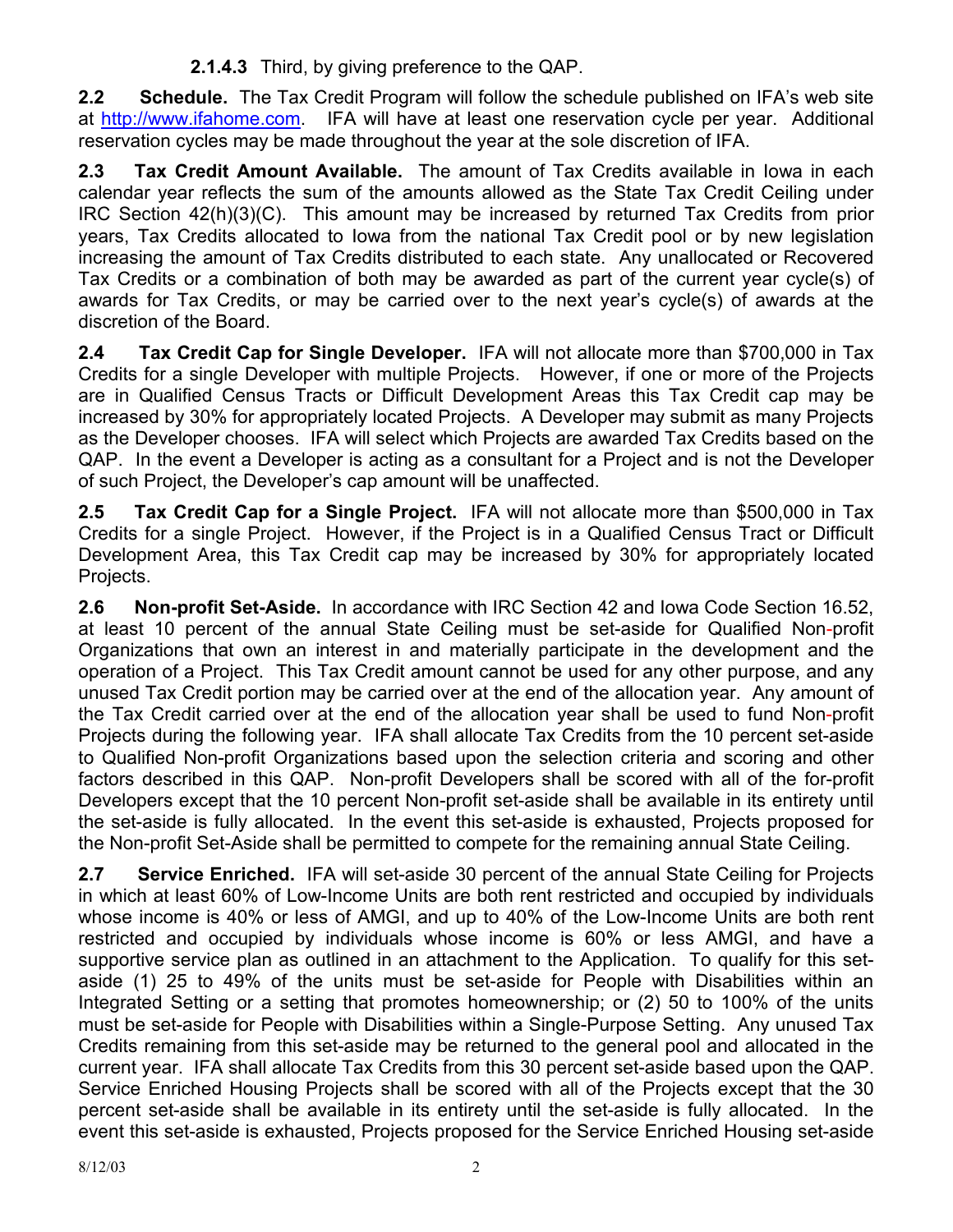shall be permitted to compete in the set-asides that the Project is eligible and for the remaining annual State Ceiling.

**2.8 Affordable Assisted Living Set-Aside.** IFA will set-aside 10 percent of the annual State Ceiling for Affordable Assisted Living Projects that include Low-Income Units. To qualify for this set-aside in a MSA county, at least 40% of the Low-Income Units must be both rent restricted and occupied by individuals whose income is 40% or less of AMGI. To qualify for this set-aside in a non-MSA county, all Low-Income Units must be both rent restricted and occupied by individuals whose income is 60% or less of AMGI. In addition to the above requirements, the Project must also obtain and retain certification as an Assisted Living program through the appropriate state agency upon Project completion, obtain and retain enrollment as a Medicaid waiver provider or maintain a contract with an enrolled Medicaid waiver provider and have a supportive service plan as outlined in an attachment to the Application. Any unused Tax Credits remaining from this set-aside may be returned to the annual State Ceiling. IFA shall allocate Tax Credits from this 10 percent set-aside based upon the QAP. Affordable Assisted Living Projects shall be scored with all of the Projects except that the 10 percent set-aside shall be available in its entirety until the set-aside is fully allocated. In the event this set-aside is exhausted, Projects proposed for Affordable Assisted Living shall be permitted to compete in the set-asides that the Project is eligible and for the remaining annual State Ceiling.

**2.9 Preservation Set-Aside.** IFA will set-aside 20 percent of the annual State Ceiling for the preservation of qualifying Projects. Projects applying for this set-aside must be one or more of the following: (1) federal, state, or locally assisted housing preservation including low-income housing units subsidized under the following or similar programs, Section 236; Section 221(d)(3) Below Market Rate (BMIR); Section 221(d)(3) Market Rate with Section 8 rental assistance; HUD developments with Section 8 project-based rental assistance; Section 221(d)(4); and Section 515 Rural Housing Development; (2) adaptive reuse of existing buildings; and (3) conversion of existing market rate developments to affordable housing. In all instances, the Ten Year Rule will apply. Any unused Tax Credits remaining from this set-aside may be returned to the annual State Ceiling. IFA shall allocate Tax Credits from this 20 percent set-aside based upon the QAP. Preservation Projects shall be scored with all of the Projects except that the 20 percent set-aside shall be available in its entirety until the set-aside is fully allocated. In the event this set-aside is exhausted, Projects proposed for the Preservation set-aside shall be permitted to compete in other set-asides that the Project is eligible and for the remaining annual State Ceiling.

**2.10 Fees.** IFA shall collect the fees described below for the Tax Credit program. Checks for the fees must be made payable to the Iowa Finance Authority. An Application will not be accepted unless the Application fee accompanies the Application. The reservation fee will be due within 10 business days after the date of the Tax Credit Reservation letter. If the reservation fee is not received, IFA may withdraw the reservation of Tax Credits from the Ownership Entity. IFA will not issue a Form 8609 until the compliance monitoring fee is paid in full. All fees are nonrefundable.

| Fee type               | <b>All Applicants</b>                              |
|------------------------|----------------------------------------------------|
| <b>Application Fee</b> | \$1,000                                            |
| Market Study Fee       | \$4,500                                            |
| <b>Reservation Fee</b> | 1 percent of the total ten year Tax Credit amount. |
| Compliance             | \$15 per unit x total compliance period            |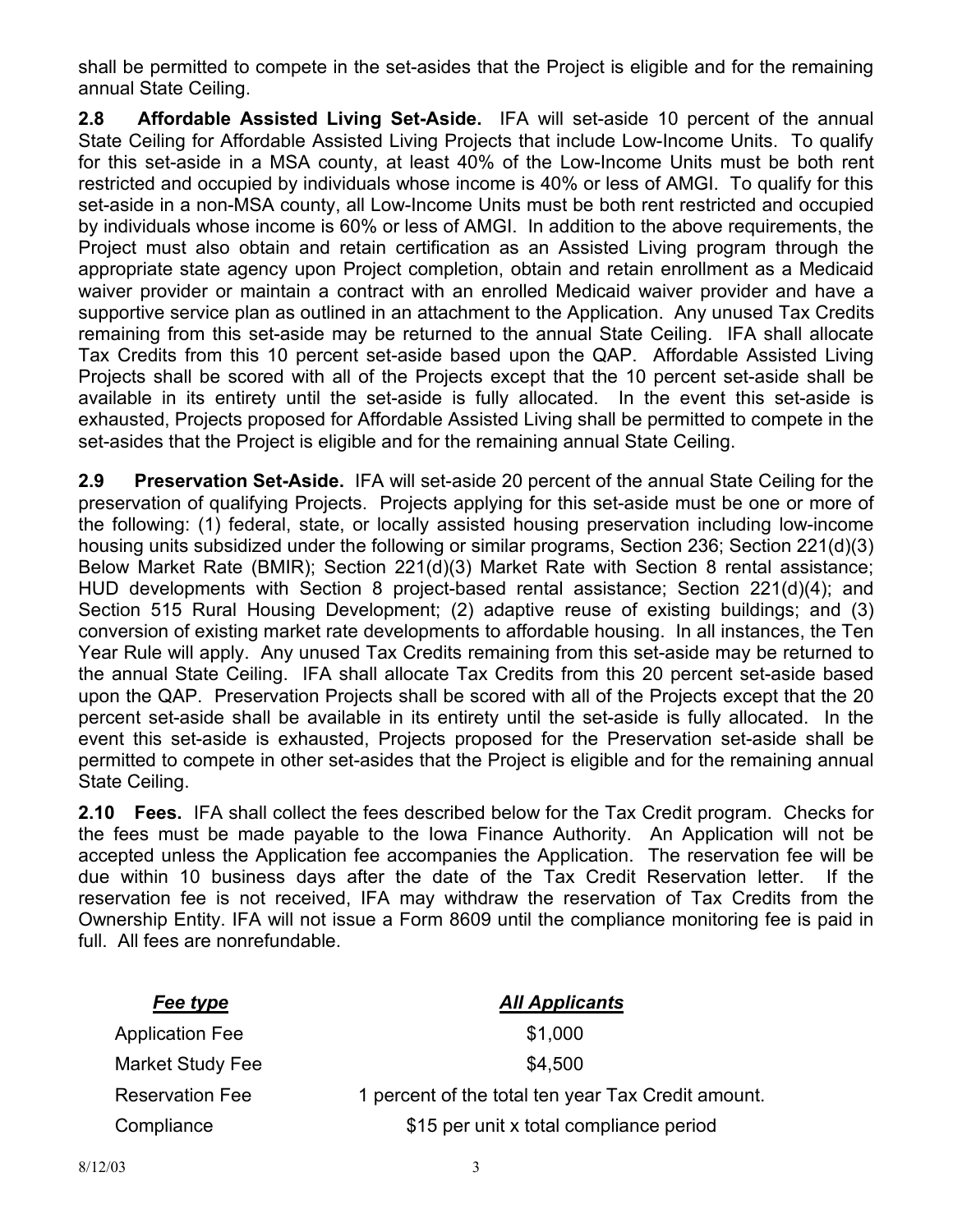**2.11 Application Process.** Upon request, IFA will forward an Application Package that is consistent with the provisions of this QAP to a potential Developer on disk; it is also available on the internet at http://www.ifahome.com. In the event it becomes necessary to amend the Application Package, IFA will post the amended version of the Application Package on its web site at the above address. Developers are advised to check IFA's web site periodically for any amendments or modifications to the Application Package. A Developer's application must include an acknowledgement of any amendments or modifications to the Application Package. As described in Section 5.7, the Developer may elect to have IFA commission a market study prior to the Application due date. If the Developer elects this option, the information required for the IFA commissioned study must be received by IFA by 3:00 p.m. local time, the date it is due. Developers that do not elect to have IFA commission a market study prior to the Application due date will be required to submit the information required for the IFA commissioned market study with the Application.

**2.11.1** All Applications must be completed using the Application form provided by IFA. Any substitute Application will disqualify a Project from consideration. Use of prior year or pre-Board approved Application is prohibited. Only one Application will be allowed per Project.

**2.11.2** The Developer must submit one original and two complete printed copies of the Application Package by the due date. All three printed copies must be on letter size paper, bound in a three ring binder(s) and all exhibits **must be tabbed** with the number or letter assigned in the Application. Late filed Applications will be rejected outright and returned to the Developer. An Application will be late if it is not actually received in the offices of IFA by 3:00 p.m. Local Time the date it is due.

**2.11.3** No amendments will be accepted to the Developer's Application after the Application due date, except as provided by the QAP.

**2.11.4** If a Developer is applying for State HOME funds, the Developer must complete the HOME sections and attach the appropriate information as more fully described in the HOME Application and instructions. IDED and IFA shall appoint a Joint Review Team to review Applications applying for HOME funds and Tax Credits. No additional points will be awarded to a Developer that seeks HOME funding. IDED has the sole and final authority with respect to any award of HOME funds, while IFA has the sole and final authority with respect to any reservation of Tax Credits. IFA may conduct joint reviews with other funding sources such as the Senior Living Trust.

**2.12 Contacts with IFA Before the Application is Received.** IFA will designate a contact(s) for the Tax Credit program to receive questions before the Applications are due. The contact(s) will be identified on IFA's web site. Questions concerning the QAP and the Application may be addressed in writing to IFA's contact(s) by mail, E-mail, hand delivery or facsimile. Questions received and answers provided by IFA will be posted to IFA's web site, generally on a weekly basis. Individual responses will not be sent to Developers. IFA shall not be bound by any oral representation made in connection with the Application or award of Tax Credit Reservations.

8/12/03 4 **2.13 Contact with IFA After the Application is Received.** Once an Application is received by IFA, neither the Developer nor any person on behalf of the Ownership Entity may contact IFA's Board, Evaluators or other IFA staff to discuss the Application or any of its components for the cycle under consideration, except as specifically allowed by the QAP. Any such contact may result in rejection of the Developer's Application. IFA staff or a Developer or their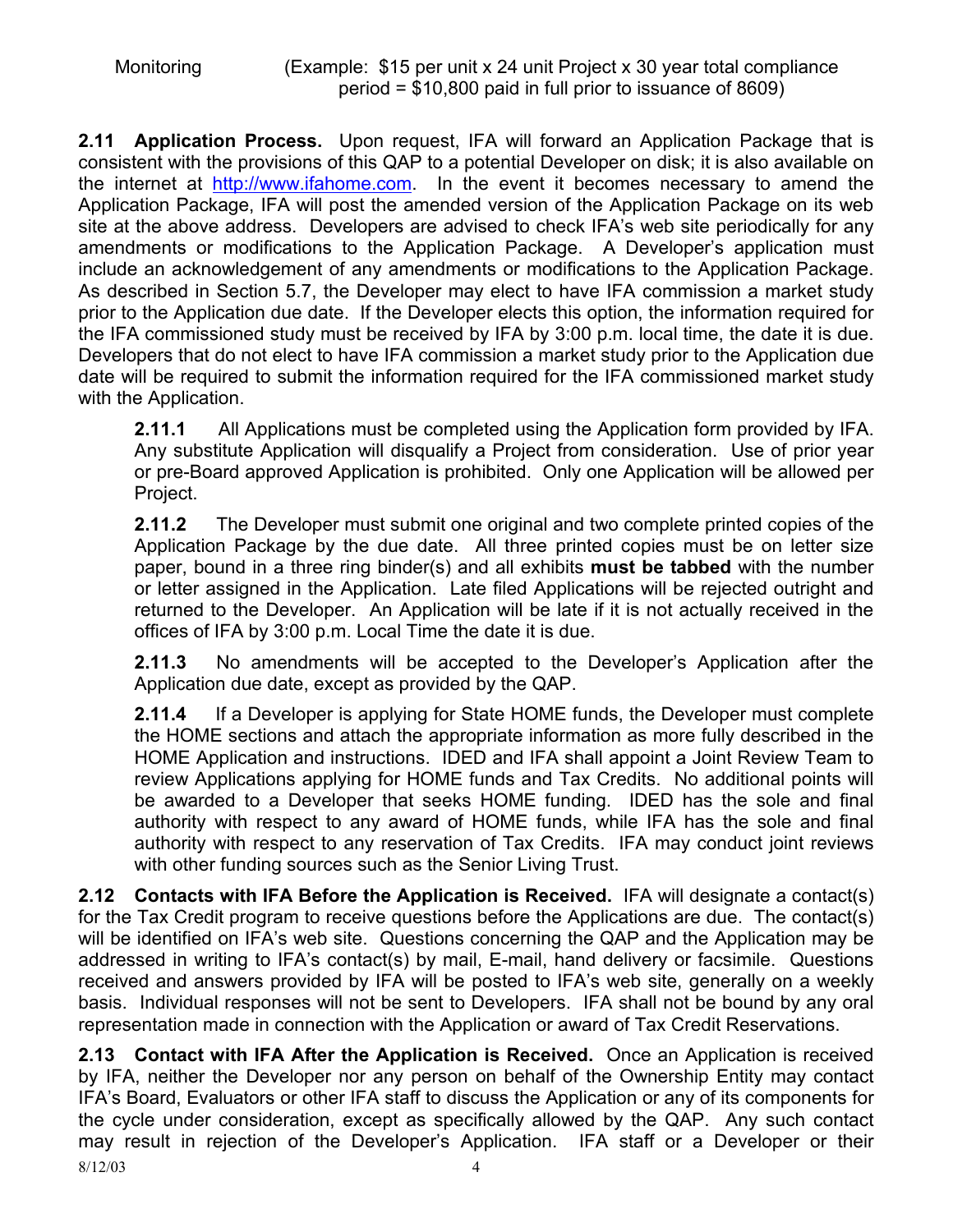representative may contact each other to discuss matters unrelated to the Tax Credit Application under review. During the evaluation period Applications will not be made available to the public for examination and copying. Following the due date of the Applications and after the information is collected, IFA will post on its web site the aggregate totals of: Applications, dollars requested, units, acquisition/rehab or new, older persons/family, profit or Non-profit, and Applications for set-asides. After the Board approves the selections and reserves Tax Credits, Applications and files are public information and available for inspection and copy in accordance with Iowa Code Chapter 22. Also see Section 2.26. This Section does not preclude IFA from contacting the Developer, as appropriate, for the purpose of conducting a site inspection as more fully described in Section 2.18.

**2.14 Notification of Chief Executive Officer—Local Jurisdiction.** The Developer will be required to identify the city in which the proposed Project will be located and include the name and address of the chief executive officer of the city. See IRC Section 42(m)(1)(A)(ii). Upon receipt of an Application, IFA will notify the chief executive officer of the city of the proposed Project. This notification will include characteristics of the proposed Project and provide an opportunity for the Governmental Entity to comment on the Project.

**2.15 Binding Obligations.** The representations made in the Application shall bind the Developer and become a contractual obligation of the Developer and the Ownership Entity and any entity that the Developer or the Ownership Entity is representing in the presentation of the Application or a successor in interest in the event Tax Credits are awarded to a proposed Project. The QAP and the Application with any permitted amendments either prior to the reservation of Tax Credits or after the Carryover Allocation, issuance of Form 8609 or during the Compliance Period and any other agreements executed between IFA and the Ownership Entity shall constitute the agreement between the parties.

**2.16 Land Use Restrictive Covenants (aka Land Use Restrictive Agreements (LURA)).** The Project shall be subject to the LURA which requires among other things, that the Project will be used for affordable housing for the required 15 year compliance period and the required 15 year extended compliance period. If the Ownership Entity has agreed to extend the time period of affordability, the LURA will reflect the additional Compliance Period. In the event an Ownership Entity receives HOME funding for a Project, the Ownership Entity must enter into a LURA with IFA for the longest Compliance Period required either by the Tax Credit Program or HOME regulations. The LURA shall contain covenants that run with the land requiring that the Property be used as an affordable housing Project until the end of the Compliance Period. The original document must be recorded before a Form 8609 is issued. The LURA must be binding on all successors of the Ownership Entity and run with the land as provided by Section 42(h)(6). Although the LURA will terminate in the event of foreclosure, Section 42(h)(6)(E)(ii) requires that certain limitations as to termination of tenancies and rent increases survive such foreclosure for a period of three years. As a result, all other lenders or prior lien holders must consent to the recording of the LURA as a restrictive covenant encumbering and running with the land and acknowledge and agree that those provisions of the LURA that set forth the requirements of Section 42(h)(6)(E)(ii) of the Code are superior to the lender or lien holder's security interest and shall continue in full force and effect for a period of three (3) years following the date of acquisition of the Project by foreclosure (or instrument in lieu of foreclosure). The Ownership Entity must provide adequate evidence that the LURA is binding on all successors of the Ownership Entity and run with the land. Adequate evidence includes but is not limited to a copy of a final title opinion showing all the current liens against the property or a title guaranty certificate showing exclusions.

**2.17 Other Information Sources.** IFA may contact other sources to obtain information regarding the materials contained in the Developer's Application to either verify the information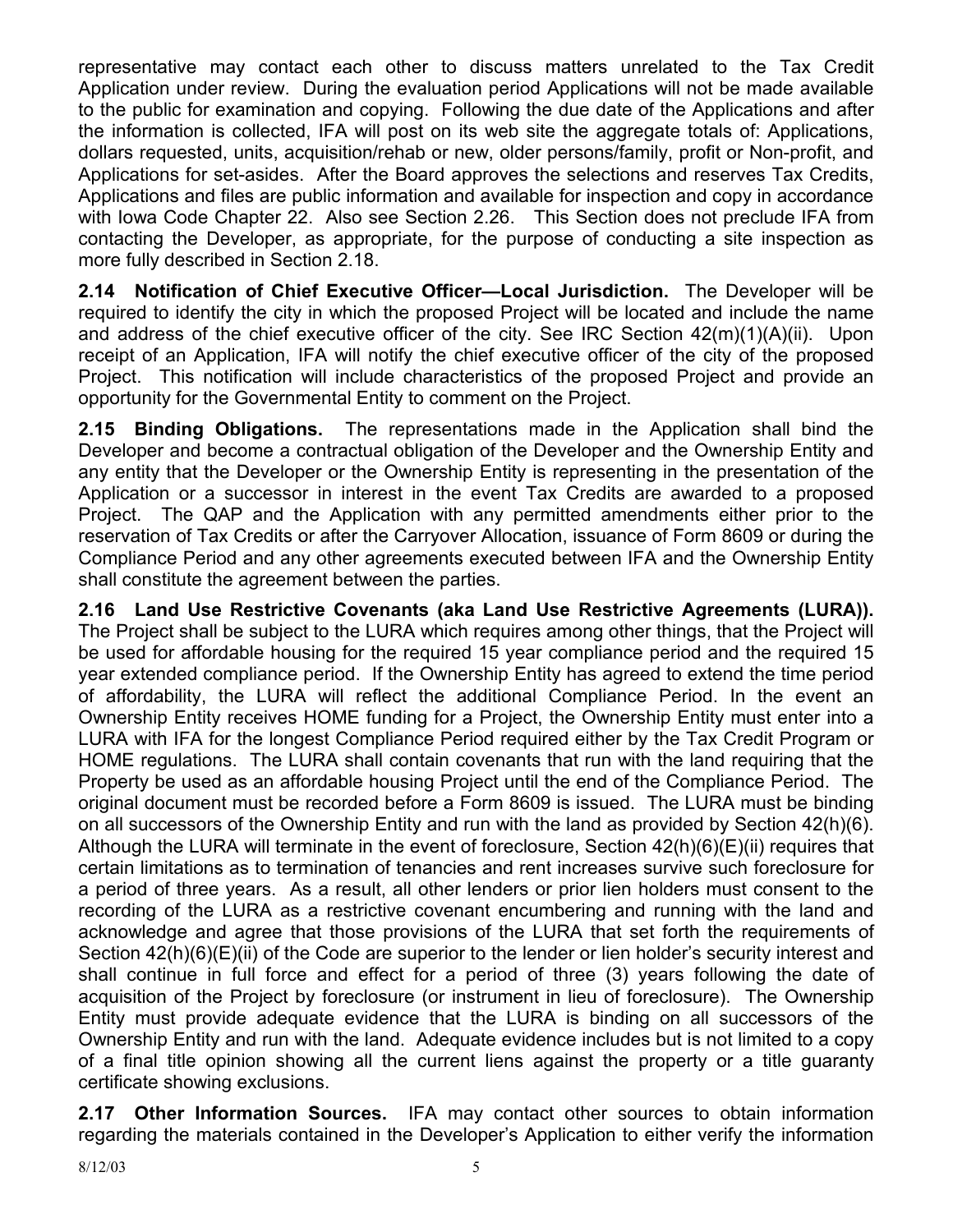or to obtain independent information regarding a Developer's Project. In the event IFA obtains information from other sources, the information shall be reduced to writing. The information will be available for review after the Applications have been evaluated and Tax Credits have been reserved.

**2.18 Site Visits.** IFA will make site visits as it deems necessary to review proposed Project sites and verify any of the information provided by the Developer in the Application. IFA shall prepare a document describing the site and make it available to the Board for review in the consideration of awarding Tax Credits to Projects. Developers will not be notified of a site visit unless access to a building(s) is required. If deemed necessary by IFA, Developers shall provide building access for inspection by Evaluators to, among other things, confirm basic structural soundness.

**2.19 Disclosure of Information Regarding Equity Investors or Syndicators.** The Application will require the Developer to reveal the name and address of all of the equity partners, investors or syndicators involved in a Project regardless of the nature of the placement of the Tax Credits. If the name of the equity partner or syndicator is not known at the time of Application, the Application can be amended after Tax Credits are reserved. A Form 8609 will not be issued unless the name of a syndicator or equity partner is revealed to IFA. Ownership Entities that have been awarded Tax Credits must also disclose the name and address of equity partners, investors or syndicators involved with Projects being monitored by IFA. Failure to supply the syndicator or equity partner or investor information may result in the filing of a Form 8823 with the Internal Revenue Service. See Treasury Regulation 1.42-5(a)(2)(ii); IRS Tax Memorandum No. 199944019, August 8, 1999.

**2.20 Document Timeliness.** All supporting documentation required by the Application must be no more than 180 days old on the date that the Application is submitted to IFA. Documents specifically produced for the Applications, including but not limited to: letters from the city regarding zoning, evidence of the availability of Utilities, financing commitment letters, market study and documents regarding Local Contributing Efforts must meet the timeliness requirement. Exceptions allowed would include, documents not specifically produced for the Application, such as a valid purchase agreement, deed, land title document, Articles of Incorporation and IRS letters to a Non-profit stating they are an exempt organization under 501(c)(3) or 501(c)(4).

**2.21 Opinions and Certifications.** The Application will require the Developer to file certifications and professional opinions in support of the Application. All certifications, opinions and documents submitted by attorneys, the Developer, or other professionals must be based on an independent investigation into the facts and circumstances regarding the proposed Project. Any opinion submitted by any professional that is not based on an independent investigation of the facts and circumstances of a proposed Project will not be accepted. All certifications must be in the form specified by IFA. The certifications shall be made under penalty of perjury.

**2.22 Fractional Rounding.** For the purposes of determining the number of units in a Developer's election(s), fractional units will be increased to the next whole unit.

**2.23 Self Evaluation.** IFA will include a self-evaluation form for both threshold and selection criteria for Developers to use to evaluate their Applications. The self-evaluation is for the convenience of the Developers and does not bind IFA to any information contained therein. Completing these exhibits is not required.

**2.24 Costs Associated with Application Preparation.** IFA is not responsible for any costs incurred by an Ownership Entity or Developer.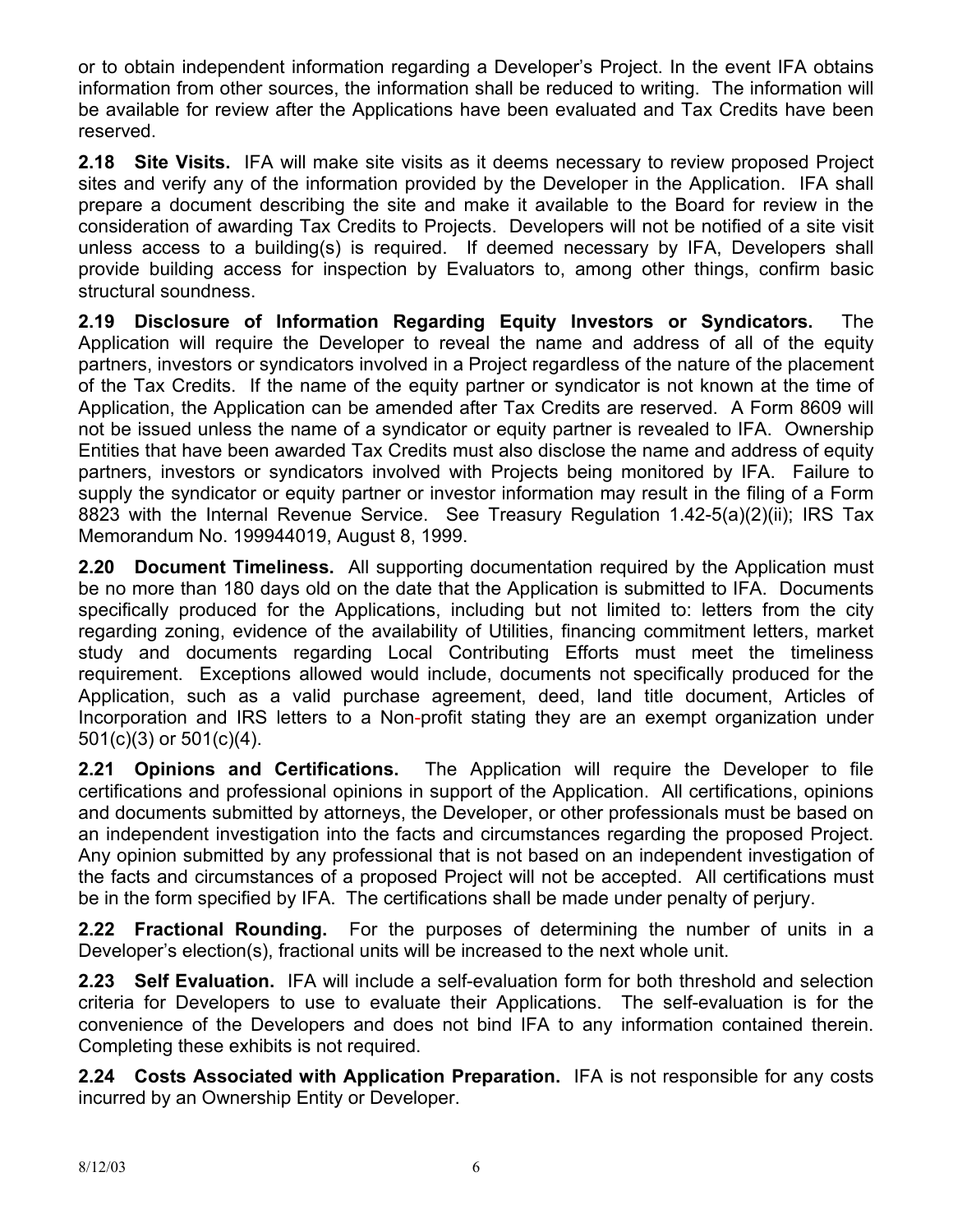**2.25 Ownership of Applications.** By submitting an Application, a Developer agrees that IFA shall become the owner of the Application and that the Application shall not be returned to the Developers even in the event that no Tax Credits are awarded.

**2.26 Public Information.** At the conclusion of the selection process, the contents of all Applications shall be placed in the public domain and be opened to inspection by interested parties subject to the provisions of Iowa Code Chapter 22. IFA may treat all information submitted by a Developer as a public record unless the Developer properly requests that the information be treated as confidential information at the time the Application is submitted. Any request for confidential treatment of information must be included in a cover letter with the Application and must enumerate the specific grounds in Iowa Code Chapter 22 or other provisions of law that support treatment of the material as confidential and must indicate why disclosure is not in the best interest of the public. The request must also include the name, address, and telephone number of the person authorized by the Developer to respond to any inquiries by IFA concerning the confidential status of the materials. In the event IFA receives a request for the release of information that includes material a Developer has marked as confidential, IFA shall provide a written notice to the Developer regarding the request. Unless otherwise directed by a court of competent jurisdiction, IFA will release the requested information within 20 days after providing the written notice of the request to the Developer. The Developer's failure to request confidential treatment of material pursuant to this Section may be deemed by IFA as a waiver of any right to confidentiality.

**2.27 No Representation or Warranty Regarding the QAP.** IFA makes no representation or warranty to any person or entity as to compliance issues or the feasibility or viability of any Project.

**2.28 IFA Policy on Civil Rights Compliance.** IFA is an equal opportunity concern. The Ownership Entity and any of its employees, agents or sub-contractors doing business with IFA understands and agrees that it is the responsibility of the Developer and Ownership Entity to adhere to and comply with all federal civil rights legislation including the Fair Housing Laws, Section 504 of the Rehabilitation Act of 1973, the Americans With Disabilities Act as well as any state and local civil rights legislation. It is the legal responsibility of the Developer and Ownership Entity to be aware of and comply with all non-discrimination provisions of federal, state or local law.

**2.29 Tax Authorization Form.** An executed IRS Form 8821-Tax Information Authorization Form for each Developer for sharing of information between IFA and the IRS must be included in the Application Package. Form 8821 must be provided to IFA with the Application, at the time of Carryover Application, at the time the Project is placed in service and annually during the Compliance Period.

**SECTION 3. TAX-EXEMPT BOND FINANCED PROJECTS.** Under IRC Section 42(h)(4), Projects financed with tax-exempt bonds may be entitled to 30% present value Tax Credits not subject to the State Ceiling and without the need to participate in the competitive round. The requirements for a Project using tax-exempt bond financing are as follows:

**3.1 Private Activity Bond Cap.** The bonds to finance the Project must have received an allocation of private activity bond cap pursuant to IRC Section 146 and Iowa Code Chapter 7C. Additionally, principal payments on the bonds must be applied within a reasonable period to redeem the bonds. Tax Credits are allowed for that portion of a Project's Eligible Basis that is financed with the tax-exempt bonds. If 50 percent or more of a Project's aggregate basis (land and building) is so financed, the Project is entitled to Tax Credits for up to the full amount of Eligible Basis.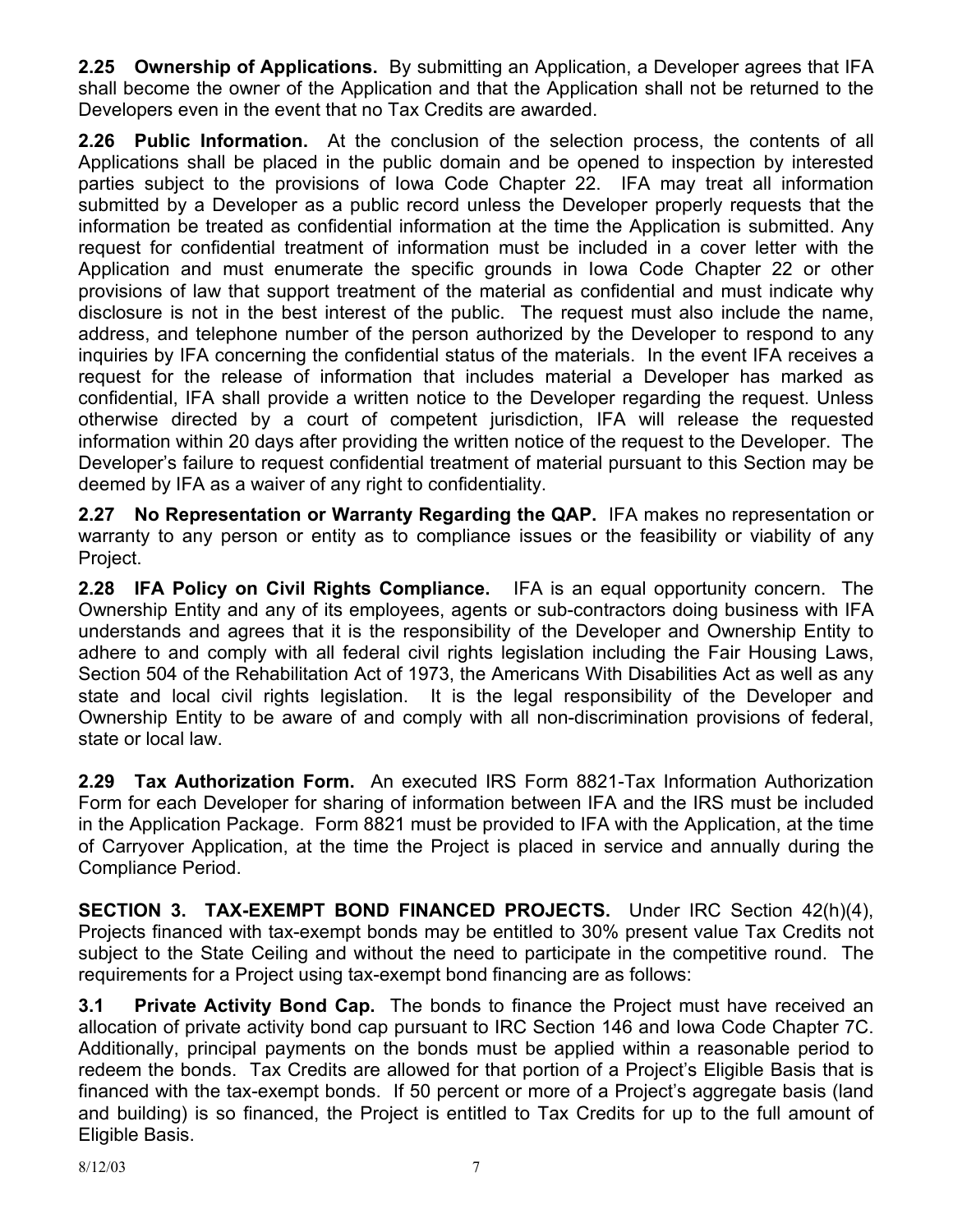**3.2 Allocation Through IFA.** Projects financed with tax-exempt bonds are required to apply to IFA for an allocation and for a determination that the Project satisfies the requirements of the QAP.

**3.3 Application Criteria.** A Project using tax-exempt financing must satisfy all of the threshold requirements to be considered for Tax Credits. A market study is required to be submitted by a disinterested third party analyst. The Tax Credit cap for a single Developer (Section 2.4), the Tax Credit cap for a single Project (Section 2.5), and the scoring criteria outlined in Section 6 shall not apply with respect to a tax-exempt bond financed Project. The Board in its discretion may apply the provisions of Section 6.2 to determine whether to award Tax Credits to a Project using tax exempt financing and applying for Tax Credits pursuant to this Section of the QAP. Additionally, the Ownership Entity must fulfill all post award requirements and must keep the Project in compliance for the Compliance Period. The Project will be subject to the compliance monitoring requirements of the QAP.

**3.4 Application Process.** Developers may submit an Application at any time in accordance with the following process:

**3.4.1** The Developer must submit a request for Tax Credits to IFA after the issuer of the bonds has approved an "inducement" resolution for the Project and after the Project has been assured that state private activity bond cap is available. If the Project is seeking mortgage insurance through the Federal Housing Administration (FHA), or credit enhancement from another source, the Developer should submit the request to IFA after the FHA or the credit enhancer has approved a preliminary mortgage amount.

**3.4.2** The Tax Credit request must be submitted in accordance with the QAP and Application that is in effect at the time of the request. These QAP and Application requirements, including fees, will also be used in the Form 8609 application process.

**3.4.3** IFA is required by the Code to notify the Chief Executive Officer of the local jurisdiction where the proposed Project will be located of the Tax Credit Application, and provide adequate opportunity for comment.

**3.4.4** IFA will review the Application, determine whether the Project is eligible and meets the requirements of the QAP, and make an initial determination of the Project's Tax Credit amount.

**3.4.5** If the Project loan will be FHA-insured, IFA will complete a HUD-required subsidylayering review to assure that the Project complies with HUD guidelines pursuant to Section 911 of the 1992 Housing and Community Development Act (combining Tax Credits with HUD assistance).

**3.4.6** After satisfactory review and if a Project satisfies the QAP requirements, IFA will provide the Ownership Entity and the bond issuer with a letter confirming that the Project satisfies the requirements of the QAP and stating the preliminary amount of Tax Credits for the Project. At the time the letter is sent, IFA will request that the issuer confirm IFA's determination of the Tax Credit amount. In the event IFA is the issuer, its own calculations shall be deemed sufficient to fulfill this requirement.

**3.4.7** The Applicable Percentage is established at either the month in which the building is placed in service or, at the Ownership Entity's election, the month in which the bonds are issued. If the latter is desired, the election statement must be signed by the Ownership Entity, notarized and submitted to IFA before the close of the fifth calendar day following the month in which the bonds are issued.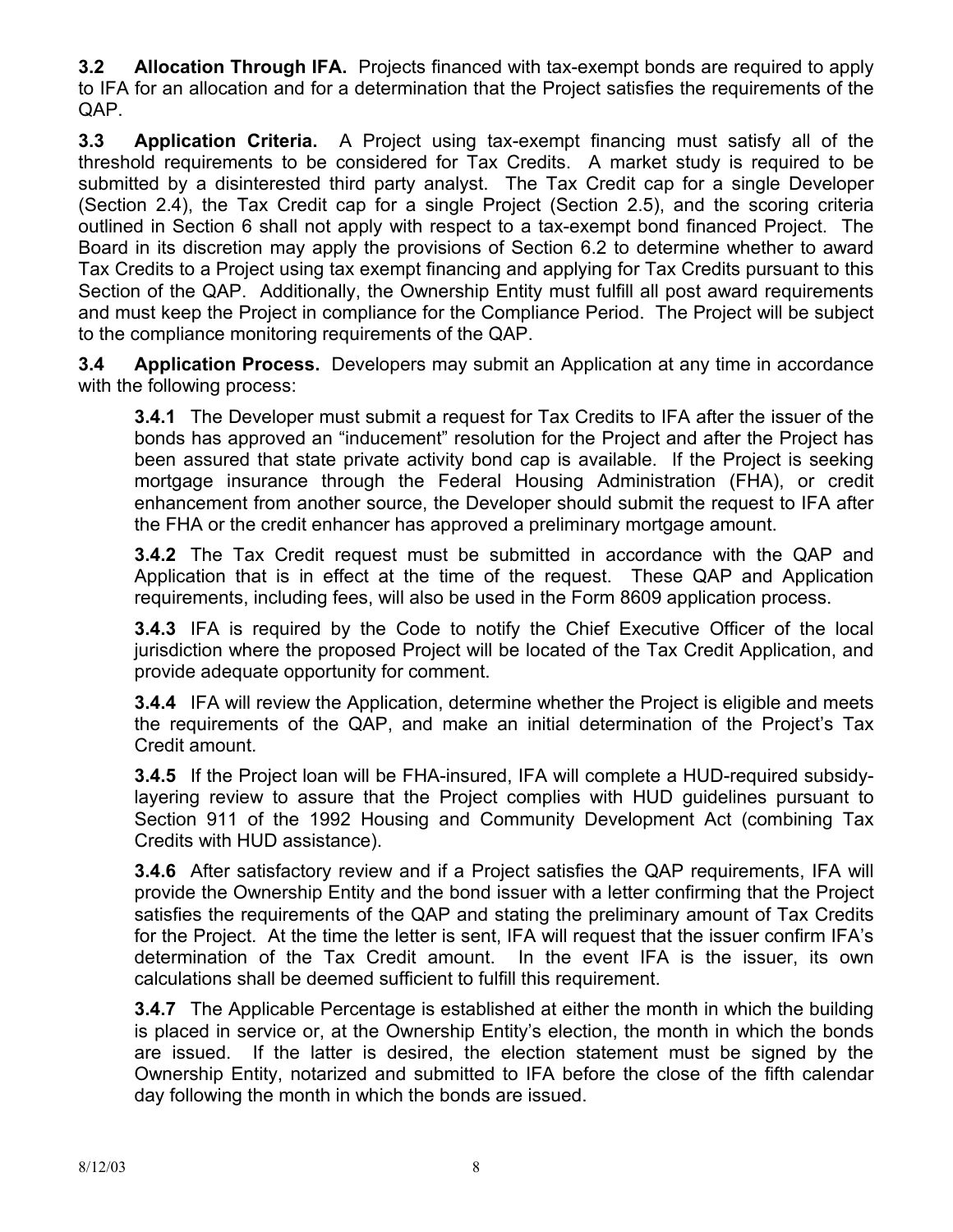**3.4.8** In the year in which the Project is placed in service, the Ownership Entity must request a final allocation of Tax Credits in accordance with deadlines posted on IFA's web site. IFA will provide a Form 8609 Application Package for final allocation requests. The Ownership Entity will be governed by the same deadlines required of other Tax Credit recipients.

**3.4.9** Tax-exempt Projects are required to enter into a LURA, which will govern the lowincome use and any other QAP requirements, and to follow the same final allocation Application process as Projects awarded Tax Credits in the competitive round.

**SECTION 4. UNDERWRITING.** The Application will require the Developer to demonstrate that the Project is financially feasible and viable using the least amount of Tax Credit. IFA shall determine whether the Developer has requested the least amount of Tax Credit necessary to ensure Project feasibility and to conform to the QAP. IFA may adjust the amount of Tax Credit based upon the underwriting. Underwriting shall be completed for a Project prior to the time a reservation is awarded, at Carryover, and before a Form 8609 is issued. Developers will be required to file a new pro forma at each of these stages in the Tax Credit process. The pro forma cash flow is part of the Application. In addition, the Developer must supply the following information:

**4.1 Project Financial Information.** The Application will require the Developer to supply sufficient information to allow IFA to determine whether the Project is financially feasible during the construction phase and the operational phase of the Project. The Application will require the Developer to provide information regarding loans, grants, equity contributions, the anticipated value received from syndicators, equity partners or private funding sources for the Tax Credits, property tax abatements, tax increment financing, enterprise zone benefits and any other type of financing or contributions that are relevant to the economic feasibility of the Project. State Historic Tax Credits may not be used in underwriting if a gap in financing is created.

**4.2 Operating Reserves.** Projects are required to establish an operating reserve equal to six months of projected operating expenses plus debt service payments, which reserve must be maintained for five full years commencing after the Project has reached stabilized occupancy. Stabilized occupancy is based on the vacancy rate identified by the Developer in the Application. The Application will require the Developer to include a narrative explaining how the operating reserve will be established. The requirement for an operating reserve may be satisfied as follows:

**4.2.1** The Developer may use the terms and conditions of the operating reserve required by lenders or other funders financing the Project provided the reserve is equal to or greater than the reserve required by this Section;

**4.2.2** The Ownership Entity may fund the operating reserve using an irrevocable letter of credit. The letter of credit may be released after the end of the five year period described above in Section 4.2, or

**4.2.3** The Developer may provide a personal guarantee. In order to support the guarantee, the Developer must demonstrate financial capacity and liquidity, its track record as it relates to developing a successful Project and the number of other guarantees it has outstanding. Adequate evidence of this item will be a financial statement showing assets, liabilities, contingent liabilities and other information necessary to demonstrate financial capacity to perform the guarantee and a narrative description of the Developer's record relating to successful Project development.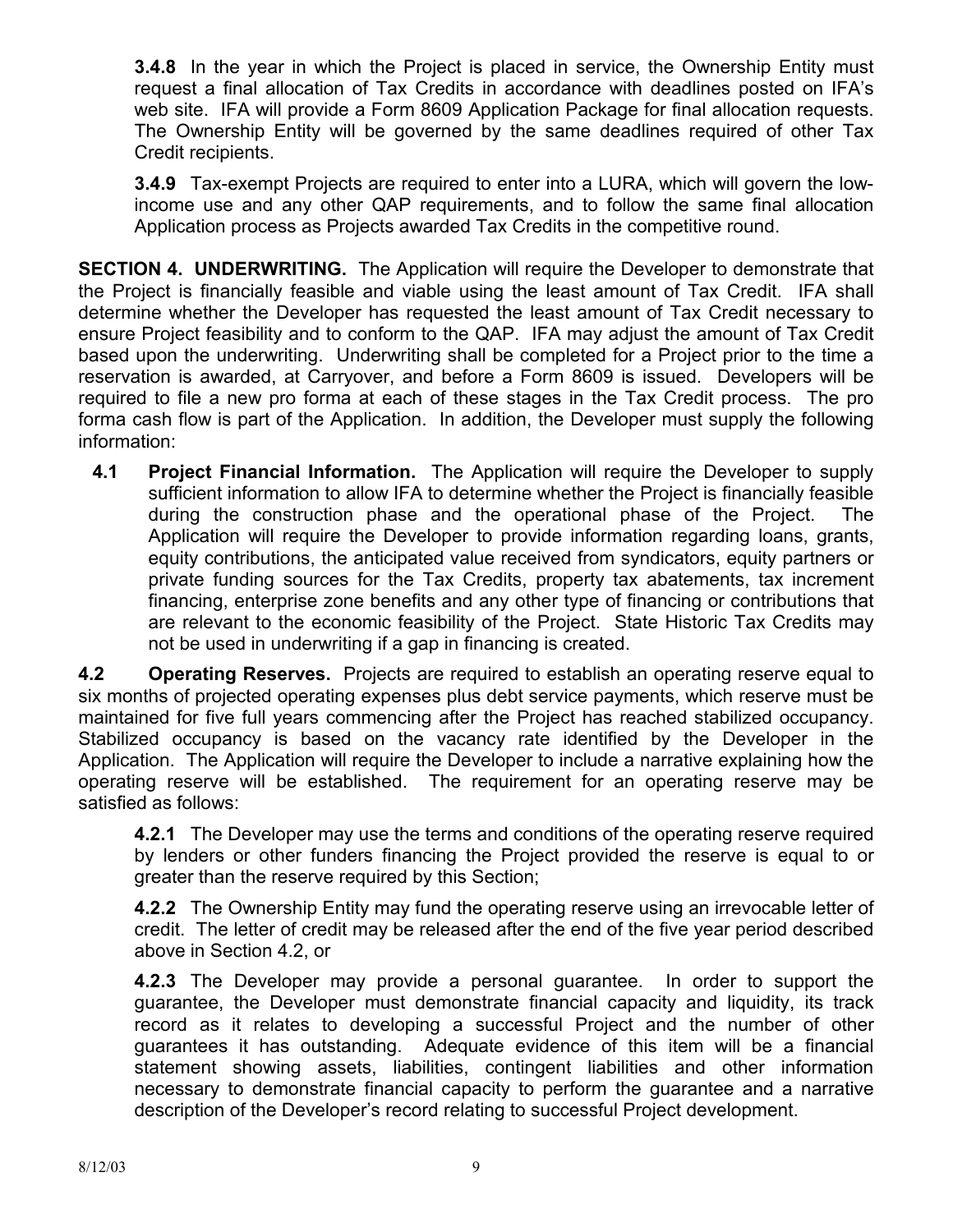**4.3 Replacement Reserves.** Projects are required to establish and make monthly deposits for a replacement reserve equal to \$200 per unit per annum for new construction and \$300 per unit per annum for rehabilitation. The Application will require the Developer to include a narrative explaining how the replacement reserve will be escrowed and used only for repair to the units and the replacement of components. The replacement reserve must be shown on the pro forma.

**4.3.1** The requirement for the replacement reserve is a compliance issue and may be satisfied using the terms and conditions of the replacement reserve required by lenders or other funders financing the Project provided the reserve is equal to or greater than the reserve required by this Section. Developers are required to submit to IFA a verification that the terms and conditions of the replacement reserve required by lenders or other funders financing the Project has or will be satisfied at the time a building is placed in service.

## **4.4 Limits on Developer and Builder Fees.**

**4.4.1** Developer fees including overhead and profit and Consultant fees shall not exceed the percentages described below. The Developer's fee is calculated as a percentage of Total Project Costs minus land, Developer's fee, Developer's overhead and profit, consultant fees and project reserves. The fees will be limited as follows: For new construction Projects; first 24 units – not to exceed 15%, units 25 and greater – not to exceed 12%; For acquisition/rehabilitation, adaptive reuse or historic preservation Projects - not to exceed 17%.

**4.4.2** Builder and general contractor fees will be limited to a total of 14% of the Hard Construction Costs.

**4.4.3** In the event Developer fee, consultant fee or builder fee limits are in excess of the limits imposed, IFA will make the appropriate adjustments during the underwriting phase of the evaluation of the Applications.

**4.5 Debt Service Coverage Ratio.** In order to receive a Tax Credit Reservation, Developers must present a Project that can service its debt. The pro forma cash flow will calculate the Debt Service Coverage Ratio for each year of the Project included in the pro forma. In order to satisfy this item the Project's Debt Service Coverage Ratio for years one, two, three and four should fall within the range of 1.15 to 1.35. Projects, including those applying for the Service Enriched Housing Set-Aside in Section 2.7 and the Affordable Assisted Living Set-Aside in Section 2.8, may have Debt Service Coverage Ratio outside this range. However, the Developer must provide a narrative to justify the deviation. This justification could include longterm guarantees from service provider(s). Service providers include but are not limited to the county in which the Project is located. If the Debt Service Coverage Ratio is outside the range and the justification is not acceptable to IFA, the Project may be rejected**.** 

**4.6 Annual Rent, Expense Trends and Vacancy Rates.** The Developer must elect the annual rent trend, expense trend and vacancy rate for underwriting the Project. The Developer must provide a narrative to justify the annual rent trend, expense trend and vacancy rate elected for the Project. The pro forma must substantiate that the Project will maintain a positive cash flow for 15 years.

**4.7 Subsidy Layering Review.** HUD is required to undertake subsidy layering reviews of each Project receiving HUD housing assistance to ensure that Ownership Entity do not receive excessive government subsidies by combining HUD housing assistance with other forms of federal, State or local assistance. For Projects that combine HUD housing assistance with Tax Credits, HUD has delegated the subsidy layering review to IFA. HUD and IFA have entered into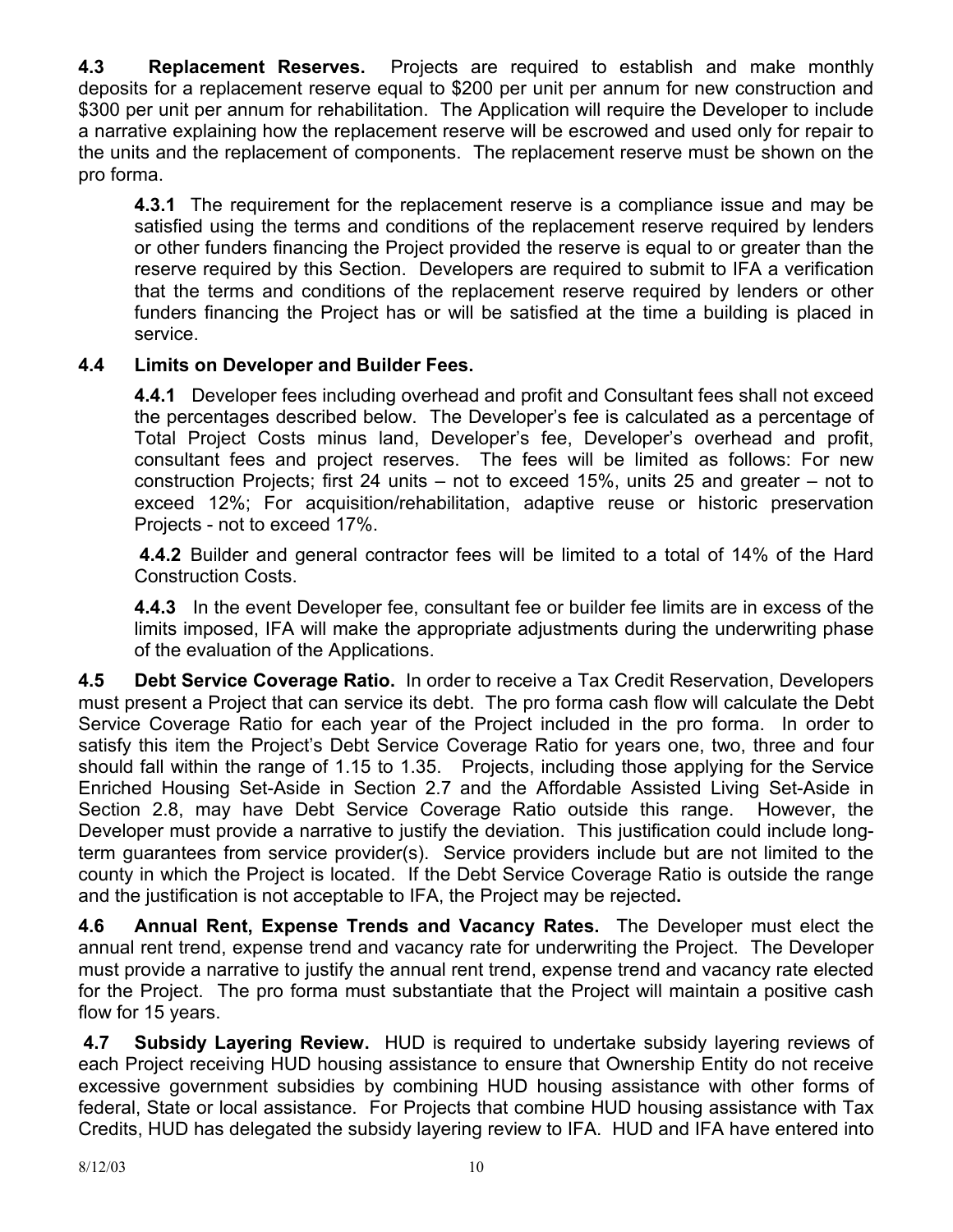a Memorandum of Understanding ("MOU") governing the procedures that IFA must follow when undertaking the subsidy layering review. Generally, the fee limits for Developer's fee, overhead, builder's profit and other fee limits set forth in this QAP in Section 4.4 will be applied by IFA in its subsidy layering review. IFA will complete the subsidy layering review for applicable Projects after the Developer and HUD submit relevant documentation for review at carryover. This information includes the results of HUD's underwriting analysis, the Developer's proposed development costs, and information concerning any syndication of the Project. IFA will undertake the subsidy layering review for each Project after completion of HUD's and IFA's underwriting, if applicable. IFA will complete a second subsidy layering review at the time the IRS Form 8609 is issued for the Project. IFA reserves the right, without amending this QAP, to amend its subsidy layering procedures as necessary to comply with changes in applicable federal law or regulations, HUD guidelines or the MOU. HOME and CDBG funding when combined solely with Tax Credits do not trigger the subsidy layering review process.

**4.8 Unit Cost Cap.** The total development cost (total project cost minus cost of land, commercial hard construction, bridge loan interest, operating reserves, IFA compliance monitoring fee and replacement reserves) per unit must not exceed the HUD 221 (d)(3) high cost mortgage limits by bedroom size as outlined in an attachment to the Application. Projects receiving state and/or federal historic rehabilitation tax credits will be allowed to deduct the residential portion of the historic tax credit from the project costs to allow for stricter rehabilitation standards. IFA may, on a case by case basis, allow a Project receiving historic rehabilitation tax credits or participating in HUD's portfolio re-engineering program to exceed the unit cost cap. Portfolio re-engineering projects should include a copy of the project's physical condition assessment to demonstrate the potential unit cost. However, total adjusted eligible basis (before qualified census tract adjustment) will be limited to the HUD 221 (d)(3) high cost mortgage limits in any case. Affordable Assisted Living Projects are allowed an exceptional per unit cost of 120% of the HUD 221 (d)(3) high cost mortgage limits. Tax exempt bond projects funded under Section 3 are exempt from this Section.

**SECTION 5. THRESHOLD REQUIREMENTS—ALL DEVELOPERS \ OWNERSHIP ENTITIES.** To be considered for a reservation of Tax Credits, a Project must demonstrate that it meets the requirements described in this Section.

**5.1 Complete Application.** Once the Application deadline has passed, Applications will be reviewed for completeness. An Application that is not substantially complete may be rejected. IFA, in its sole discretion, may provide a written notice of deficiencies in the Application to the Developer\Ownership Entity. The notice will be sent by overnight delivery. The receipt from the overnight carrier will be proof of receipt by the Developer\Ownership Entity. No new information that would increase the score of the Application will be considered. The Developer\Ownership Entity will have seven business days from the date of receipt to provide requested clarifications or documents to IFA. The Developer\Ownership Entity may contact IFA during this seven day period to discuss the requirements of the Developer\Ownership Entity in addressing the deficiencies. Any Application, which after seven business days remains deficient, will be rejected. IFA reserves the right to contact Developers\Ownership Entities in ways other than overnight delivery to clarify information contained in the Application.

**5.1.1 Legal Ownership Entity.** The legal Ownership Entity must be formed before the Application is submitted and documentation of that formation must be included with the application.

**5.2 Qualified Residential Rental Property.** The Project must be a Qualified Residential Rental Property. The Developer must certify that the Project as proposed is a Qualified Residential Rental Property. IFA reserves the right to require the Developer to supply a legal opinion that the Project as proposed is a Qualified Residential Rental Property.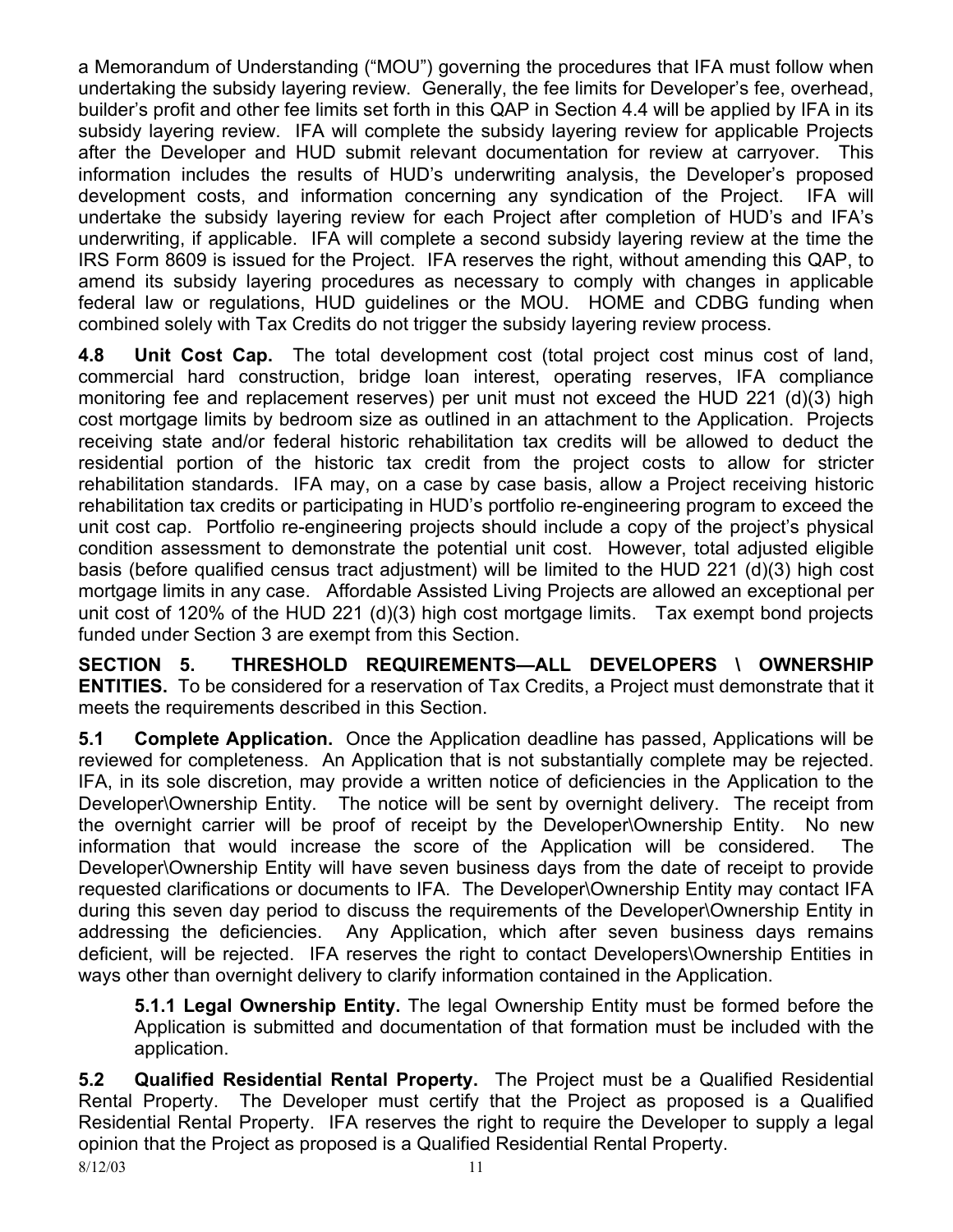**5.3 Location Requirements.** The proposed Project must be located in an incorporated city. Applications shall not contain or propose alternate sites. Alternate sites must be presented as separate Projects with separate Applications.

**5.4 Readiness to Proceed.** The Developer must be ready to proceed with the Project by documenting all of the following:

**5.4.1 Site Control.** At the time of Application, the Ownership Entity must have site control. The Application will require the Ownership Entity to show evidence of site control by providing executed documents. The following may be proper evidence of site control:

**5.4.1.1** The Ownership Entity holds title to the Property on which the Project will be located by a properly executed and recorded warranty deed or a title opinion showing title in the name of the Ownership Entity or a title guaranty certificate showing title in the name of the Ownership Entity;

**5.4.1.2** The Ownership Entity has an executed and exclusive purchase option agreement or other binding agreement that is valid up to and including the date of the reservation. Evidence of site ownership must be submitted with the Carryover package;

**5.4.1.3** The Ownership Entity has an executed purchase contract; or

**5.4.1.4** The Ownership Entity has an executed 99-year land lease or option on a long-term lease.

**5.4.2 Site Suitability.** The site must be suitable for the proposed Project and should be sized to accommodate the number and type of units and the amenities proposed. The land costs allocated to the Project cannot include excess acreage unnecessary for the construction and use of the Project. The Application requires a narrative of the current use of the Property, all adjacent property land uses, the surrounding neighborhood, and identification and distance from services available to the proposed property.Labeled photographs (or color copies) of the proposed Property and all adjacent properties must be provided, as well as a clear map identifying the exact location of the Project site. In addition, a plat map of the site or proposed replating map of the site must be submitted. If the site(s) includes any detrimental characteristics, the Developer must provide a remediation plan and budget*,* subject to IFA's approval at its sole discretion*,* to make the site suitable for the Project. If any detrimental site characteristics exist on or adjacent to the site, IFA may reject the Application.The following may represent some, but not all, detrimental site characteristics:

**5.4.2.1** Sites located within ½ mile of storage areas for hazardous or noxious materials, sewage treatment plant or other solid waste facility or the site is a prior storage area for hazardous or noxious materials, sewage or other solid waste;

**5.4.2.2** Sites where the slope/terrain is not suitable for Project;

**5.4.2.3** Sites where there are obvious physical barriers to the Project;

**5.4.2.4** Sites that are located within ½ mile of a sanitary landfill or sites that were previously used as a sanitary landfill;

**5.4.2.5** Sites that are located within a flood hazard area, at or on a 100 year flood plain or a designated wetland as determined by the Iowa Department of Natural Resources, FEMA or FIRMA map;

**5.4.2.6** Sites that are located within 500 feet of an airport runway clear zone or accident potential zone; or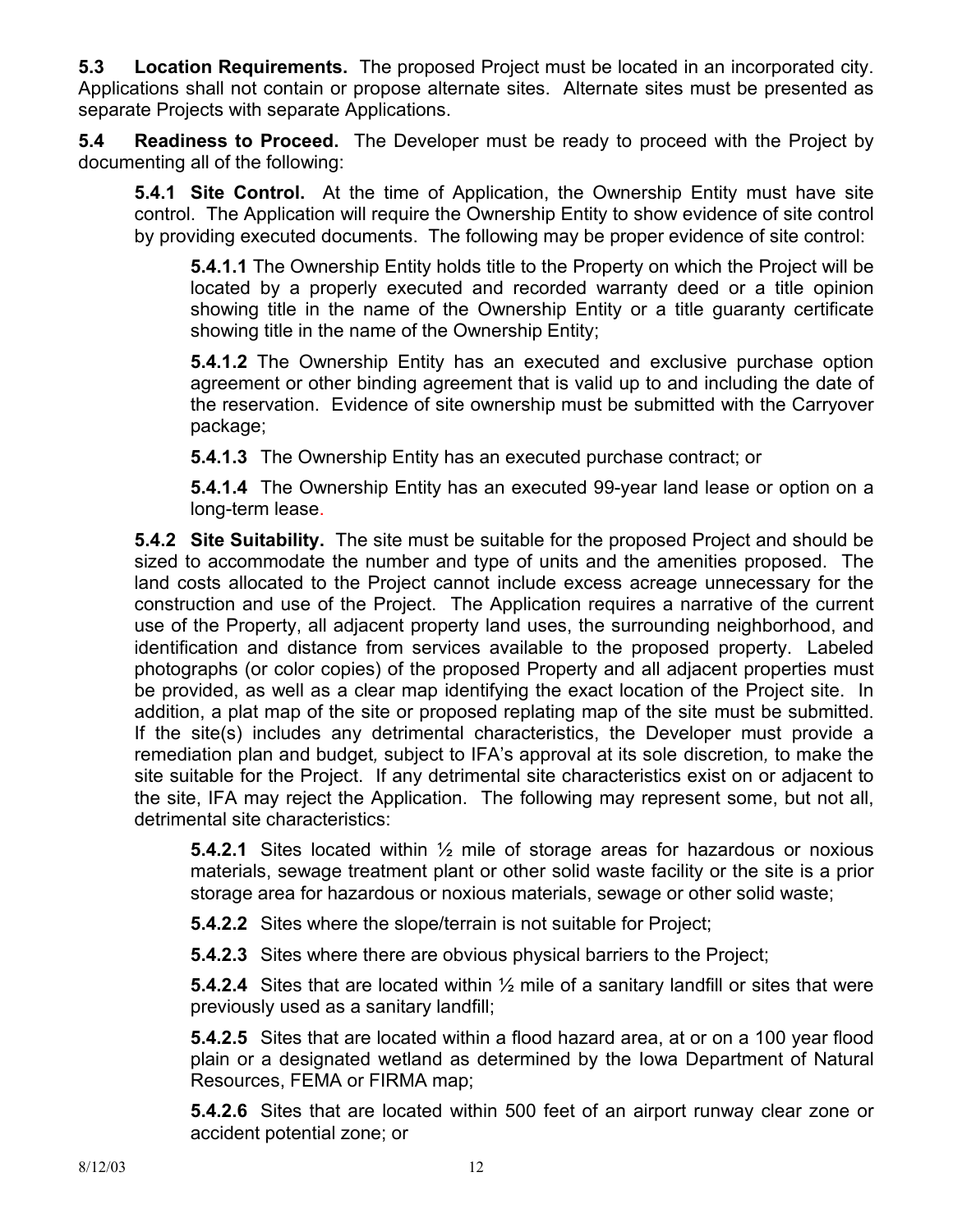**5.4.2.7** Sites that are landlocked. All sites proposed must have direct contiguous access from the Project site to existing paved publicly dedicated right of ways.

**5.4.3 Zoning.** The Application will require the Developer to demonstrate that the zoning for each site on which the Project will be located allows for the use(s) proposed by the Developer. A letter from the local jurisdiction regarding zoning must be submitted with the Application. If the proposed Project location does not have zoning regulations, a letter from the Governmental Entity must be submitted attesting to the fact that no zoning regulations are in effect. If zoning for the Project's site is not appropriate for the proposed use on the date the Application is submitted, the Developer must supply adequate evidence that demonstrates zoning will be appropriate by the time construction begins or a Carryover Agreement is executed.

**5.4.4 Utilities.** The Application will require the Developer to show that all Utilities are or will be physically available to and have adequate capacity for the proposed Project. The appropriate utility company for each service or the city must confirm in writing the availability and capacity of utilities at the proposed Project site. If Utilities are not available to the site on the date the Application is submitted, the Developer must supply adequate evidence that demonstrates that the Utilities will be available by start of construction. This evidence must include the appropriate funding source the Developer will utilize for the Utility extension. Any charges for the extension of services that are not normal extensions may not be included in eligible basis.

**5.5 Qualified Development Team.** The Application will require the Developer to identify the Development Team (Ownership Entity, Developer, contractor, architect, engineer, consultant, tax accountant, tax attorney, management company, syndicator and general partner). The Developer will be required to provide a narrative describing each member's function and explain how the Development Team possesses the necessary experience to successfully complete the proposed Project and all other projects under construction, and that it has developed projects of comparable size and financing complexity. The qualifications of the Development Team will be evaluated again at Carryover and the reservation of Tax Credits may be revoked, at the sole discretion of IFA, if the Development Team is not qualified to successfully complete the proposed Project.

**5.6 Building Standards.** Preliminary site plan & floor plans are to be submitted with the application. 90 days prior to Carryover, construction plans and specifications are to be submitted to the state Fire Marshal's Office (SFM) for review in accordance with Iowa Administrative Code (IAC) 104A 661 Chapters 5, 16, and 18. Verification of plans and specifications being submitted to the SFM are to be sent to Iowa Finance Authority (IFA), as well as the clearance and approval statement from the SFM office. Local jurisdictions may adopt standard that exceed SFM requirements. In these cases, the local jurisdiction requirements would apply. The Application will require the Developer to demonstrate that they have or will meet the standards that apply to the Project. The standards are:

**5.6.1** 2003 International Building Code adopted and published by the International Code **Council** 

**5.6.2** 2003 International Residential Code adopted and published by the International Code Council

**5.6.3** 2003 International Fire Code adopted and published by the International Code Council

**5.6.4** 2003 International Mechanical Code adopted and published by the International Code Council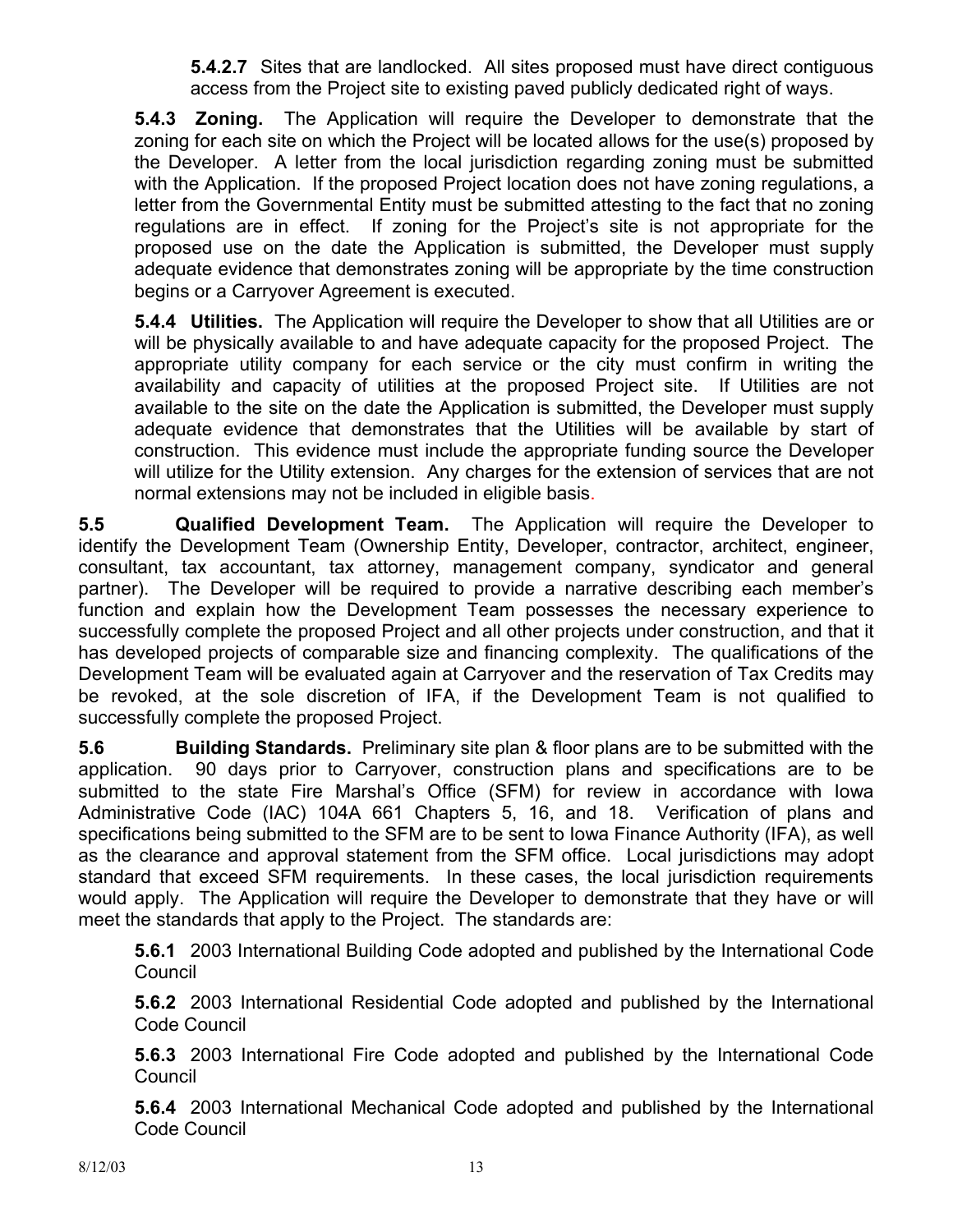**5.6.5** 2000 Uniform Plumbing Code adopted by the International Association of Plumbing & Mechanical Officials

**5.6.6** 2002 National Electric Code adopted by the National Electrical Code Committee and published by the National Fire Protection Association, Inc.

**5.6.7** 2003 International Energy Conservation Code adopted by the International Code **Council** 

**5.6.8** Uniform Federal Accessibility Standards provided in 24CFR Part 8 and delineated in the American National Standards Institute Standard 1986 A117.1

**5.6.9** The Americans with Disabilities Act 1990 provided by the Federal Department of Justice

**5.6.10** The Federal Fair Housing Act of 1988 including Title VI of the Civil Rights Act of 1964, Section 109 of the Housing and Community Development Act of 1974, Title VIII of the Civil Rights Act of 1968, Section 3 of the Housing and Urban Development Act of 1968, Executive Order 11063, Section 504 or the Rehabilitation Act of 1973

**5.6.11** For adaptive reuse/rehab, the Lead Base Poisoning Prevention Act, the Department of Housing and Urban Development (HUD) Guidelines for the Evaluation and Control of Lead Based Paint Hazards. Environmental Protection Administration (EPA) and Occupational Safety and Health Act (OSHA) provisions shall apply when applicable.

**5.6.12** For adaptive reuse/rehab, State Historical Preservation Office (SHPO) clearance (Sec. 106 of the National Historic Preservation Act, 36 CFR Part 800) for projects receiving any direct federal funding (HOME or categorical grant) or affecting properties listed in the National Register of Historic Places, or in a designated historic preservation district or zone.

**5.6.13** The minimum development characteristics as outlined in an attachment to the Application that includes both minimum construction and scoring requirements.

8/12/03 14 **5.7 Market Study.** IFA will commission a market study for all Applications. The Developer may elect to have IFA commission a market study prior to the Application due date or have IFA commission the market study after the Application is submitted. If the Developer elects to have IFA commission a market study prior to the Application due date, the Developer will be permitted to make changes to their proposed Project prior to the Application due date in accordance with the Market Study Guide. IFA strongly recommends that prior to submitting the information required for the IFA commissioned market study, Developers independently obtain a market analysis sufficient to satisfy their own concerns as to market viability as outlined in the Market Study Guide. Developers are encouraged to submit any market information that they believe may be helpful in determining the market feasibility of their proposed Project, including an independent market study and information from proposed service providers, with the information required for the IFA commissioned market study. Any market study or market information provided by the Developer will be provided to IFA's commissioned market analyst. By submitting this information or market study, Developers are afforded the opportunity to provide input that may be important in the determination of market feasibility. However, IFA will not be bound by the opinion or conclusions reached in the Developer's independent market study or other information provided. Market feasibility for a proposed Project as measured by the IFA commissioned market analyst will be based on, but not limited to, the following factors: vacancy rates of comparables; rent comparison to comparables; capture rate; and impact on the market and financial health of comparables in the market area. If the commissioned market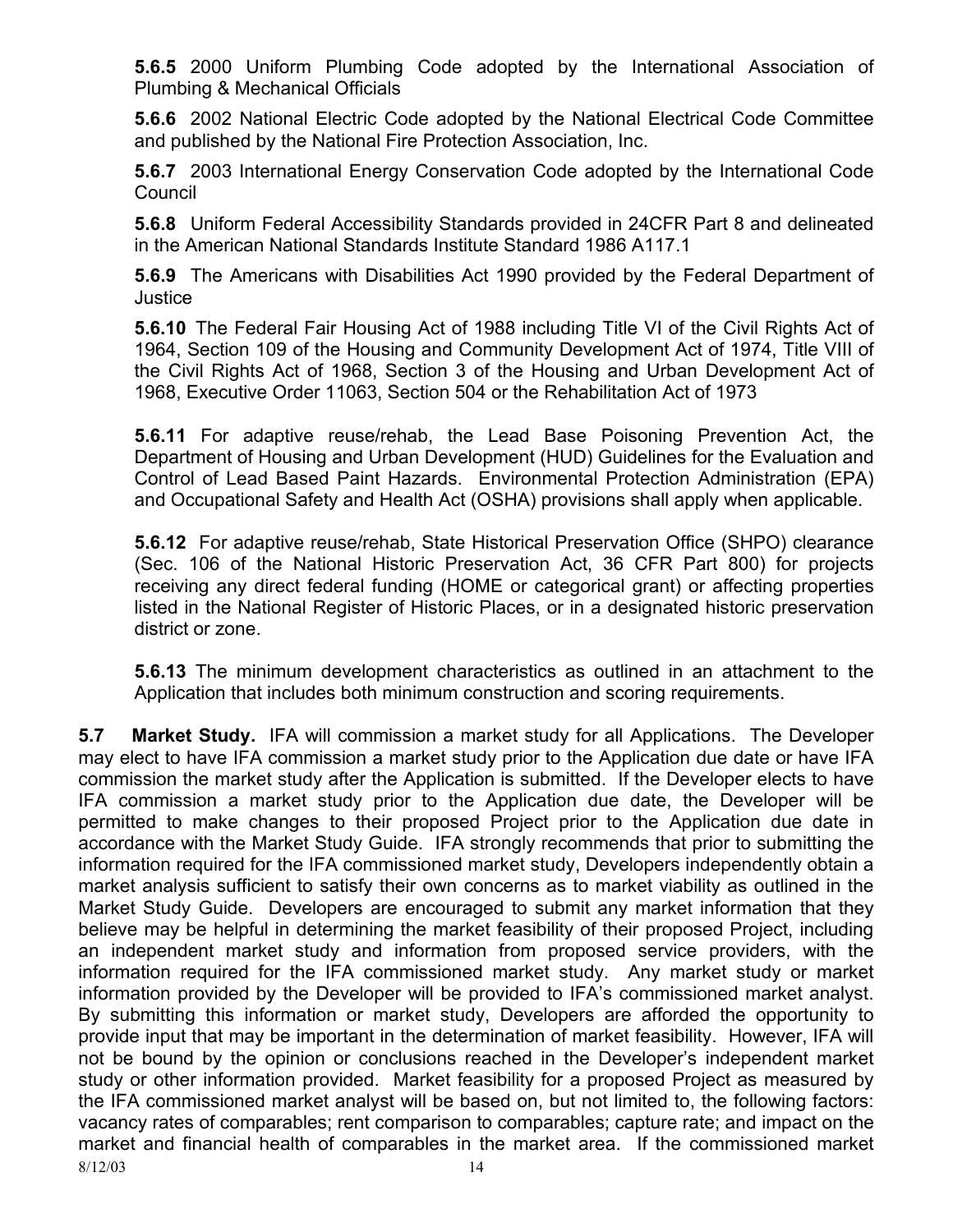study or IFA's analysis of the commissioned market study and/or analysis of independent information obtained by IFA do not demonstrate, at the sole discretion of IFA, that the market area needs the proposed Project, the Project will be rejected at threshold and will not be scored.

**5.8 Capital Needs Assessment for Rehabilitation, Preservation and Adaptive Reuse Projects.** The Application will require the Developer to acknowledge the Capital Needs Assessment requirement and that IFA will use it in the Carryover evaluation. The Capital Needs Assessment must be prepared by a competent third party, such as a licensed architect or engineer. The third party may be a member of the Development Team with prior approval by IFA after the allocation of Tax Credits, but may not be the Ownership Entity or Developer. The assessment must include a site visit and physical inspection of the interior and exterior of units and structures, as well as an interview with available on-site property management and maintenance personnel to inquire about past repairs/improvements, pending repairs, and existing or chronic physical deficiencies. The assessment must also consider the presence of hazardous materials on the site. The assessment must include an opinion as to the proposed budget for recommended improvements and should identify critical building systems or components that have reached or exceeded their expected useful lives. The Application will fully describe the Capital Needs Assessment requirements.

**5.9 Local Contributing Effort.** The Application will require the Ownership Entity to document a Local Contributing Effort by a public or private agency with a value of at least one percent of the Hard Construction Costs. The IFA provided exhibit in the Application must be used in documenting the Local Contributing Effort. A Local Contributing Effort will not be considered as qualifying for this Section if the Local Contributing Effort was made more than one year before the effective date of the QAP unless it is a contribution in the form of land or buildings. The agency making the Local Contributing Effort must indicate the value of its contribution including a description of land value and how it was determined. The value of the Local Contributing Effort is the value of the contribution made by the agency minus the value of any consideration or accommodation received by the agency in return for the contribution. The Local Contributing Effort may be contingent upon the receipt of a Tax Credit Reservation.

**5.10 Commitment to Notify Public Housing Authority (PHA) of Vacancies.** The Application will require the Developer to notify the local PHA having jurisdiction in the political subdivision where the Project is located. The letter shall state the Developer's desire to be placed on the PHA's list. The Developer must provide a copy of this letter with their Application.

**5.11 Ineligible Significant Parties.** For this Section, Significant Parties includes but is not limited to the Ownership Entity, the eventual owner of the Tax Credit Project, the eventual taxpayer of the Tax Credit Project, the Developer, general partner, accountant, architect, engineer, financial consultant, any other consultant, management agent and the general contractor or other persons identified on the Project Development Team, but does not include syndicators, equity partners, private placement originators or limited partners.

**5.11.1** The following Significant Parties may be ineligible to participate in the Tax Credit program and the Project may not receive a Tax Credit Reservation, Tax Credit Allocation at Carryover time or a Form 8609:

**5.11.1.1** Significant Parties who have unsatisfactory performance in any IFA sponsored or assisted program, as determined by IFA. Unsatisfactory performance may include but is not limited to a default of any obligation owed to IFA in any of its programs or an uncorrected default of any agreement between the Significant Party and IFA;

**5.11.1.2** Significant Parties who have received an uncorrected Form 8823 issued by IFA or any other state. For purposes of this Section, uncorrected shall mean an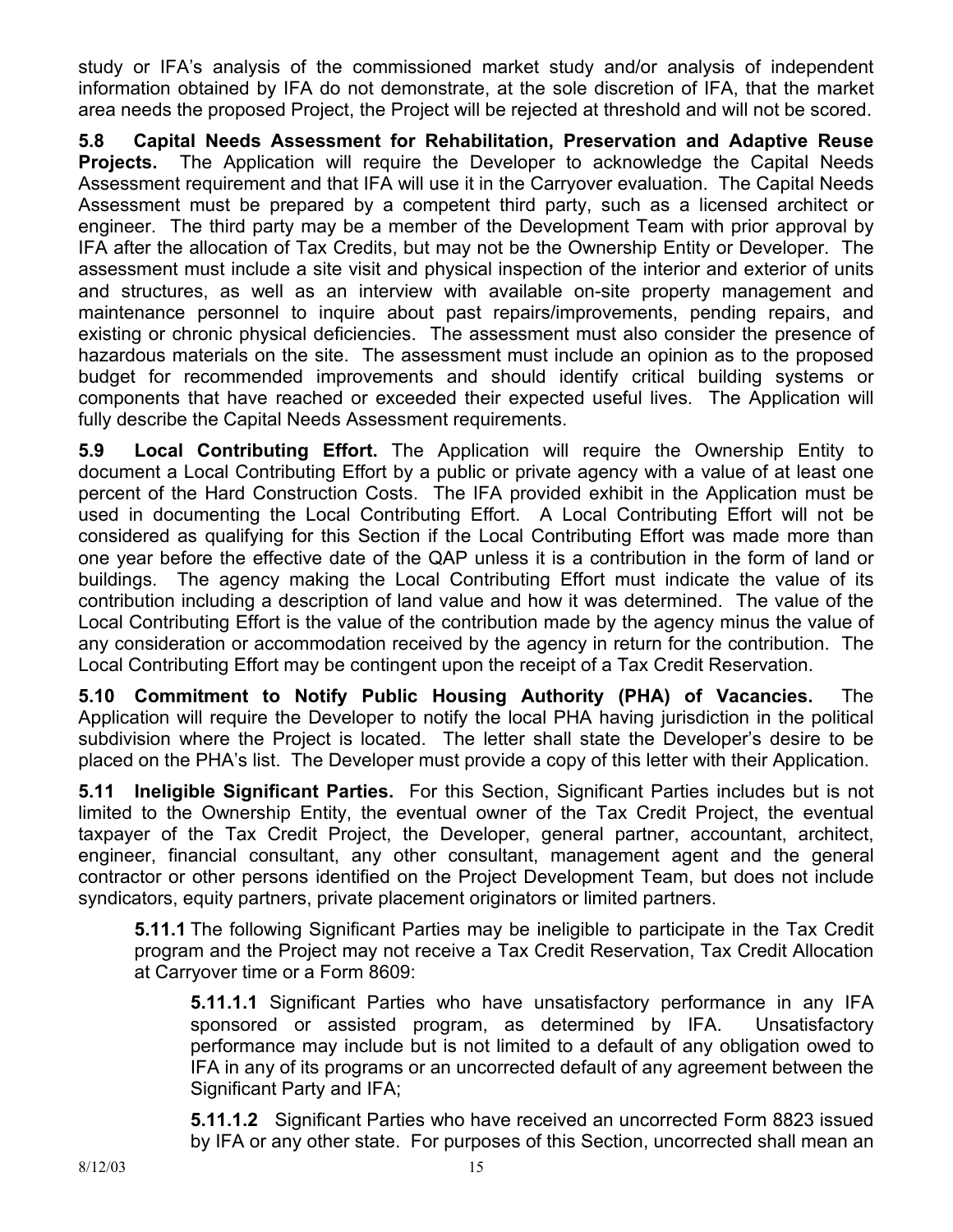8823 that has not been corrected within the prescribed 90 day correction period or any extensions thereof. Developers are encouraged to submit detailed explanations, on the exhibit provided in the Application, of any uncorrected 8823's that have been issued with respect to properties associated with any Significant Parties;

**5.11.1.3** Significant Parties who have been convicted of or entered an agreement for immunity from prosecution, received a deferred conviction or sentence or suspended conviction, or pled guilty, including a plea of no contest, to a crime of dishonesty, fraud, tax fraud, embezzlement, bribery, payments of illegal gratuities, perjury, false statements, racketeering, blackmail, extortion, or falsification or destruction of records or crimes of violence toward vulnerable populations;

**5.11.1.4** Significant Parties who have been debarred from any program administered by IFA, any other state agency, or any federal agency;

**5.11.1.5** Significant Parties who have an Identity of Interest with any debarred entity;

**5.11.1.6** Significant Parties who fail to disclose any direct or indirect financial or other interest a member of the Project Development Team may have with another member of the Project Development Team or with the Project; or

**5.11.1.7** A Developer who fails to disclose all known members of the Project Development Team.

**5.11.2** In the event IFA discovers that the Ownership Entity, its Affiliates or other Significant Parties or any other person with an Identity of Interest associated with the Project have misrepresented the certifications made consistent with this Section or the Ownership Entity, its Affiliates, other Significant Parties or any other person with an Identity of Interest associated with the Project has failed to make the disclosures required by the QAP and Application or the Ownership Entity, its Affiliates, other Significant Parties or any other person with an Identity of Interest associated with the Project made any material misrepresentation on the Application or in any of the documents submitted with the Application, IFA may do one or more of the following: bar the offending party from applying for Tax Credits for a period of up to five years, revoke the Tax Credit Reservation awarded or issue a Form 8823 if the Project has been placed in service.

**5.12 Additional Threshold Requirements for Non-profit Organizations.** To be eligible for Tax Credits from the Non-profit Set-Aside, the Developer is required to demonstrate the involvement of a Qualified Non-profit Organization. To qualify:

**5.12.1** The Non-Profit must have a 501(c)(3) or 501(c)(4) designation from the IRS and be qualified to do business in Iowa.

**5.12.2** The Non-profit cannot be formed by one or more individuals or for-profit entities for the principal purpose of being included in the Non-profit Set-Aside. Nor can the Nonprofit be controlled by a for-profit organization. IFA may make a determination as to whether a Non-profit is controlled by a for-profit.

**5.12.3** The Non-profit and/or parent Non-profit organization must have as one of its exempt purposes the fostering of low-income housing and must have been so engaged for the two years prior to the Application submission date. The Application must demonstrate the Non-profits' programs include a low-income housing component.

**5.12.4** The Non-profit must, directly or through a partnership, prior to the reservation of Tax Credits: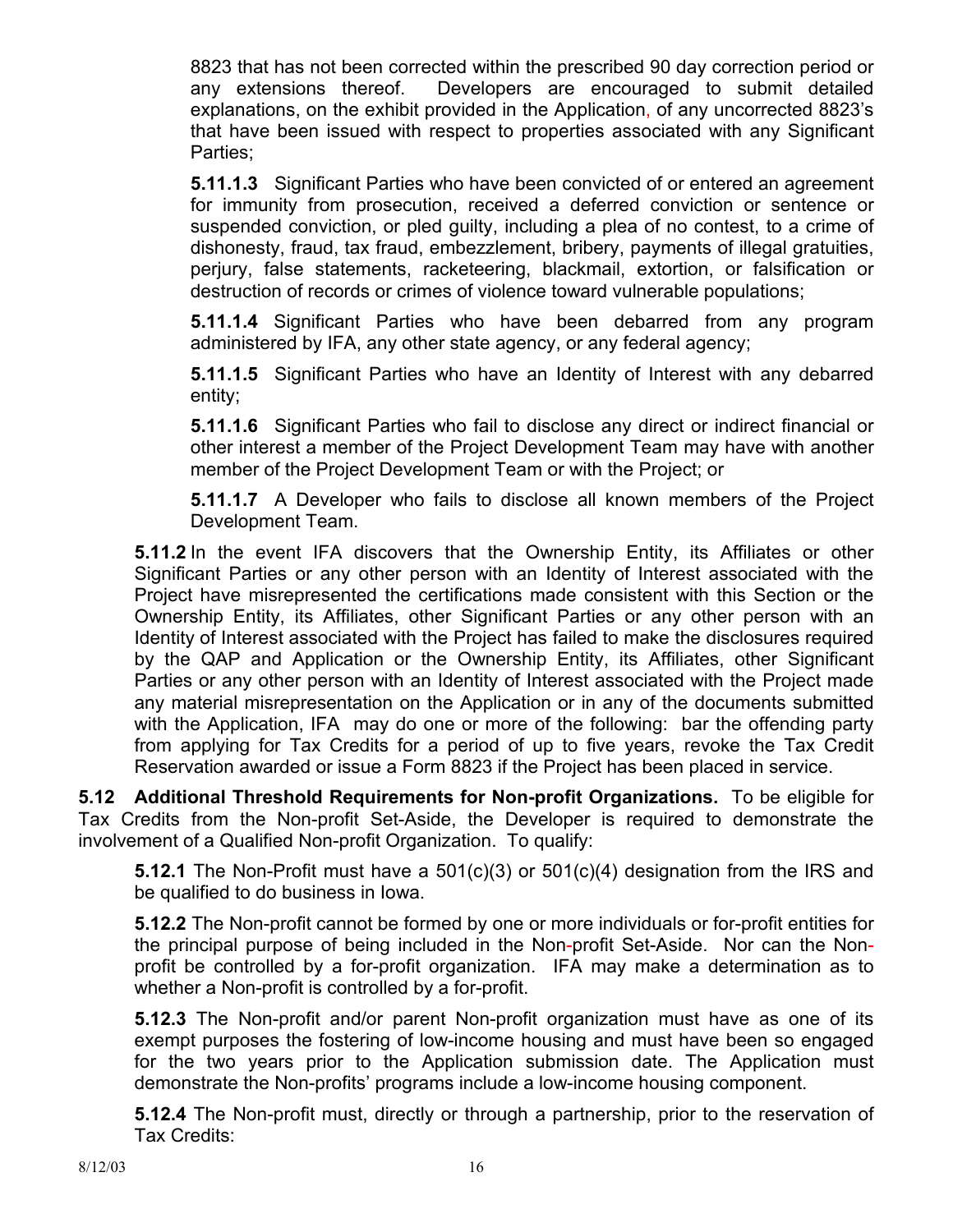**5.12.4.1** Own all of the general partnership interests of the ownership entity of the Project; or own one hundred percent of the stock of a corporate ownership entity of the Project alone or with other Non-profits who meet all the requirements of this Section or:

**5.12.4.2** Own, along or with other Non-profits who meet all of the requirements of this Section, one hundred percent of the stock of an entity that is the sole general partner or sole managing member of the ownership entity of the Project.

**5.12.5** The Non-profit must be materially participating (regular, continuous and substantial on-site involvement) in the operation of the Project throughout the Compliance Period.

**5.12.6** IFA reserves the right to conduct due diligence to determine whether an entity is a Qualified Non-profit Organization.

**5.13 Displacement of Tenants.** IFA will accept Applications that have displaced (or will displace) tenants. The Application will require the Developer to submit an acceptable relocation plan.

**5.14 Confirmation of Eligibility—Rehabilitation or Acquisition.** The Application will require the Developer to confirm eligibility under IRC Section 42(d)(2)(B)(ii) (the ten-year rule) by listing each building by building address, the date the building was placed in service by the Ownership Entity from whom the building was or will be acquired, the date the building was or is planned for acquisition by the Ownership Entity, and the number of years between the date the building was last placed in service and the expected date of acquisition. If the number of years for any building is less than ten years, a Developer must explain any exception under the Internal Revenue Code, which would make the building eligible for Tax Credit under IRC Section 42(d)(2)(B)(ii).

**5.15 Rehabilitation Standards.** If the Developer is proposing to rehabilitate a building(s), the Application will require the Developer to provide information regarding rehabilitation expenditures for each building. A Developer must identify, with respect to each building as required by the Application, the Rehabilitation Expenditures as defined in IRC Section 42(e)(2) which shall be allocable to or substantially benefit the Low-Income Units in such building. The Application must show the calculations for whether the amount of Rehabilitation Expenditures is at least equal to the greater of 10 percent of the expected adjusted basis of the building or a \$6,000 rehabilitation expenditure per Low-Income Unit. Additionally, a Developer must indicate that all buildings in the Project qualify for the exception provided for in IRC Section 42(e)(3)(B) regarding the ten percent (10%) basis requirement or that all the buildings qualify for the exception provided for in IRC Section 42(f)(5)(B)(ii)(II) regarding the \$3,000 per unit requirement or that there are different circumstances for each building as described by the Developer.

**5.16 Scattered Sites.** The Developer must submit a composite Application reflecting the total of all sites as well as separate site specific exhibits for each site included in the Project. A scattered site Project will be treated as a single Project if all Low-Income Units in the buildings are rent-restricted. A scattered site is a Project where multiple buildings with similar units are not located in proximity to one another, but are owned by the same party and financed under the same agreement(s) and are located in one county or MSA. A scattered site project may be new construction, acquisition, rehabilitation or a combination of these types. In the case of a single family scattered site Project, a maximum number of 12 units are allowed at any separate site.

**SECTION 6. SELECTION CRITERIA.** Applications will be evaluated using the preference and selection criteria required in IRC Section 42. Certain selection criteria are subject to compliance monitoring and will be incorporated into the LURA and will be binding for the length of the LURA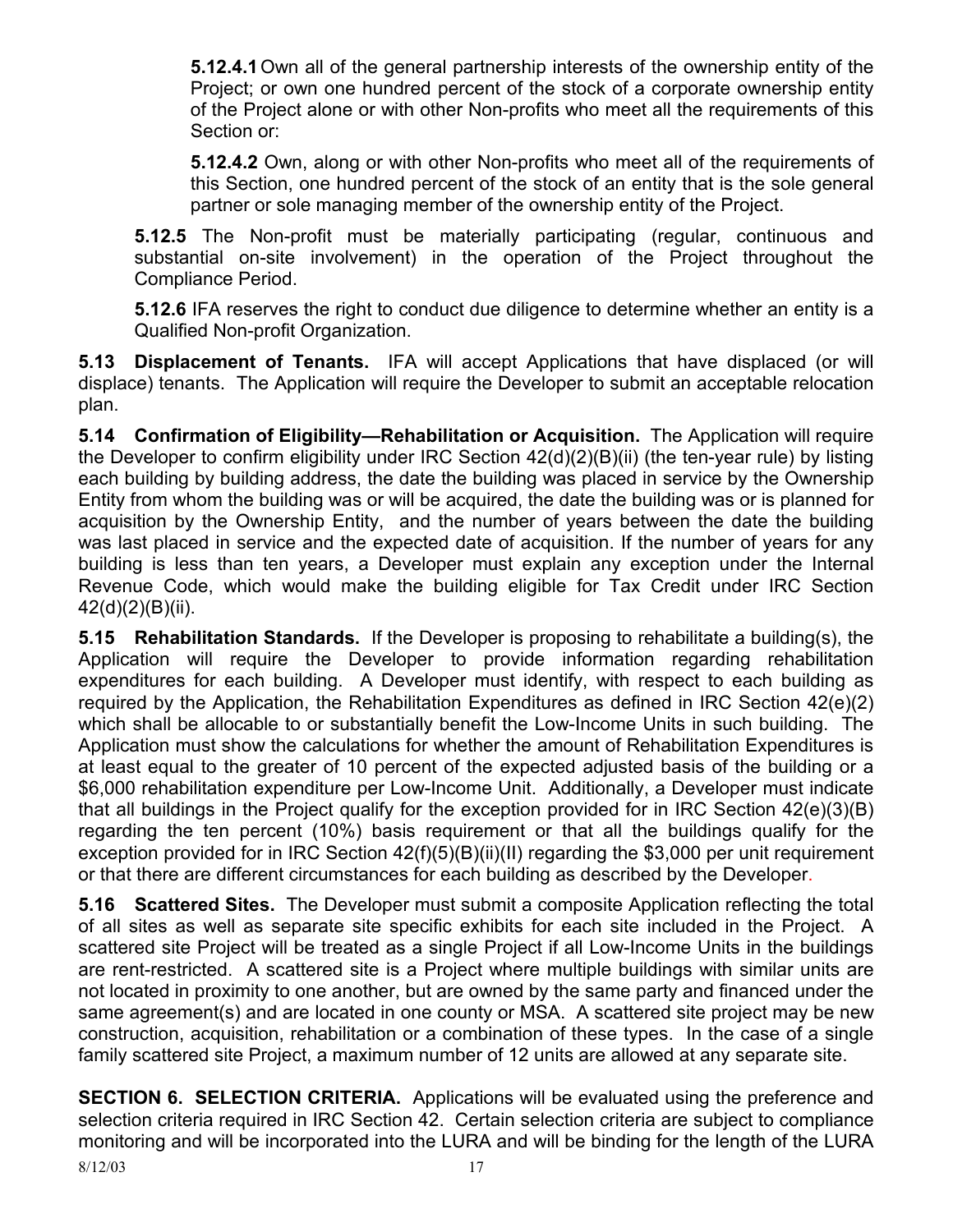or any renewal thereof. IFA reserves the right to limit the reservation of Tax Credits to: 144 units in the Des Moines MSA; 96 units in all other MSA's or 48 units in any Non-MSA county unless market study or studies or independent information obtained by IFA would support awarding Tax Credits for a greater number of units. These limits will not include Projects that are part of the Service Enriched Housing Set-Aside in Section 2.7, the Affordable Assisted Living Set-Aside in Section 2.8 or Projects that are the rehabilitation of existing low-income units and are therefore not adding any additional Low-Income Units. Awards for requirements of Section 42, Non-profits awarded in the Service Enriched Housing and the Service Enriched Housing, Affordable Assisted Living and Preservation Set-Asides will be made followed by the federally mandated Non-profit Set-Aside. If there are insufficient Non-profit Projects to fulfill the requirements of Section 42, Non-profits awarded in the Service Enriched Housing, Affordable Assisted Living and Preservation Set-Asides will be counted to meet the Section 42 requirements.

**6.1 Tie Breaking Procedure.** A tie breaking procedure will apply in the event that a Project accumulates an equal number of points with another Project(s) and only a limited number of the Projects are eligible to receive a reservation under the remaining amount of State Ceiling. Under this circumstance, the Project that is located in the community with the greatest demand for the proposed Project, at the sole discretion of IFA, will be selected.

**6.2 Discretion by the Board.** Irrespective of scoring including a tie in the scoring, the Board may determine that:

**6.2.1** A Project shall receive a lower amount of Tax Credit than has been requested if the Project would otherwise have been awarded Tax Credits but there is an insufficient amount of Tax Credit ceiling available to fully reserve the amount of the Tax Credit requested. The Board may award the amount of the remaining State Ceiling to the Project even though the amount is less than the amount requested. The Ownership Entity can decide whether to accept the partial tender of Tax Credit or be placed on a waiting list for the full amount of the requested Tax Credit.

**6.2.2** Acquisition/Rehabilitation, Preservation, Adaptive Reuse or Historic Preservation Projects may apply for additional credits if Hard Construction Costs exceed original cost estimates including contingency fund. A contingency fund of up to 15% must be included in all Acquisition/Rehabilitation, Preservation or Historic Preservation Projects. Additional credits may be granted by the Board, if excess credits are available after the Carryover Allocation agreement is complete. Amount of contingency funds in original Application may be taken into consideration when awarding additional Tax Credits. No additional Developer's fee or Consultant fee will be allowed under this Section.

**6.2.3** A Project satisfies the preferences described in Iowa Code Section 16.4.

**6.2.4** A Project may not be awarded Tax Credits for any of the reasons described in this Section. In the event IFA elects not to award Tax Credits to a Project for the reasons identified herein, the Board will identify the primary reasons a Project was not funded.

**6.2.4.1** The Project does not further the stated purpose of the Low-Income Housing Tax Credit Program as described in Section 1 of the QAP.

**6.2.4.2** The Project is not needed in the community for which it has been proposed. The Board may consider the market study, any independent information IFA has obtained, including but not limited to, vacancy rate and rents in the market and affordable or subsidized housing projects, or population trends in the area.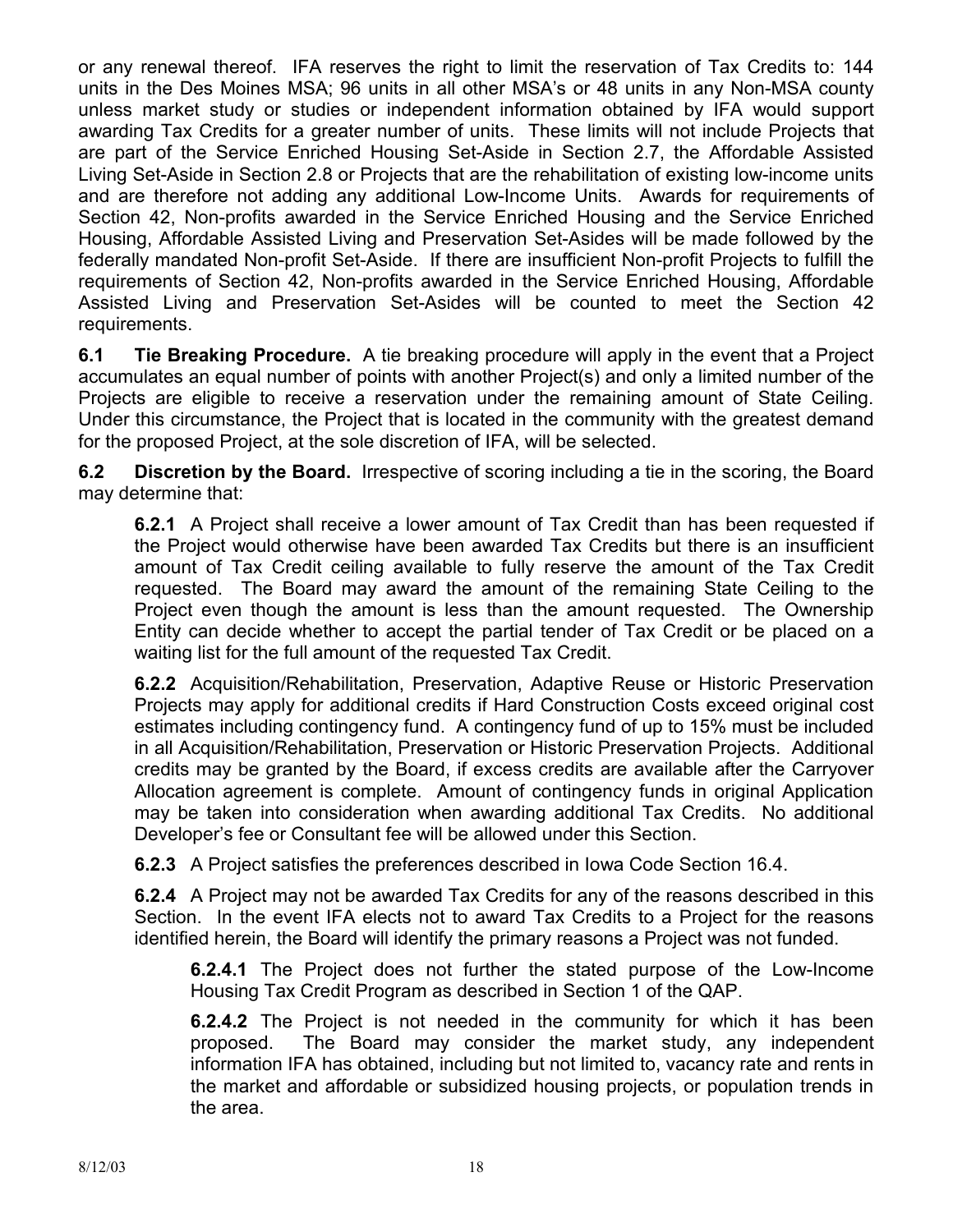**6.2.4.3** The Project is not preferred by other Government Entities. IFA may consider city council resolutions. IFA may also consider whether funding commitments made by other Government Entities have been received by a Project.

**6.2.5 Destruction of a Project prior to Placement in Service.** In the event that a Project suffers a casualty loss (such as a fire or a tornado) of a significant character prior to the Project being Placed in Service, such that the Project cannot be Placed in Service within the applicable time limitations required by Section 42 of the Code and the accompanying regulations, IFA will allow the Developer to return the reserved or allocated Tax Credits via mutual consent in return for a binding commitment by IFA to allocate a future year's Tax Credits, in an amount not to exceed the original allocation to the Project. This Section is only intended to cover those casualty losses that are not otherwise provided under Section 42 of the Code and the applicable regulations and IRS rulings (such as losses in federally declared disaster areas, for which Rev. Proc. 95-28 applies).

**6.3 Scoring Criteria.** IFA will award points for the following items provided adequate evidence supports the award of points for all sites within the Project. Evidence will be identified in the Application or an exhibit to the Application.

### **6.3.1 Tenant related categories. (100 points maximum)**

**6.3.1.1** Projects that provide units that are to be set-aside and occupied by tenants with incomes at or below 40% AMGI and rent restricted. 1 point for each full 1% of units in the Project (20 points maximum). **0 to 20 points** 

**6.3.1.2** Market Rate units (not eligible for Tax Credits). At least 20% of Project must be Market Rate Units in order to receive points. 1 point for each 1% of units over 20% (30 points maximum). **0 to 30 points** 

**6.3.1.3** Electing 20/50 AMGI as the IRS Minimum Set-aside Requirement. If the 20/50 election is made, in order for any unit to qualify as a Low-Income Unit, the unit must be both rent restricted and occupied by individuals whose income is at or below 50% of the AMGI, or if the 40/60 election is made in order to qualify as a Low-Income Unit, the unit must be both rent restricted and occupied by individuals whose income is at or below 60% of the AMGI. **0 or 10 points** 

**6.3.1.4** Projects that can serve tenant populations with large families. Projects will qualify for this designation only if the Tax Credit units are for family projects.

 Projects with at least 3-bedrooms and at least 1-1/2 Baths. 1 point (up to 10 points maximum) for each full 1% of LIHTC units. **0 to 10 points** 

**6.3.1.5** Projects designed to serve a special needs population. The Developer must submit a complete supportive services plan in accordance with the attachment to the Application in order to score points in this category. The supportive services plan must be specific to the proposed Project. All requirements, including all population specific service requirements, must be listed in the plan. The descriptions of services must include enough details and information so that the Evaluator can determine how and who is provided the services and the population served. The Application must identify what service need is unmet, how the unmet need is determined and how proposed services will impact the unmet need. **0 to 30 points**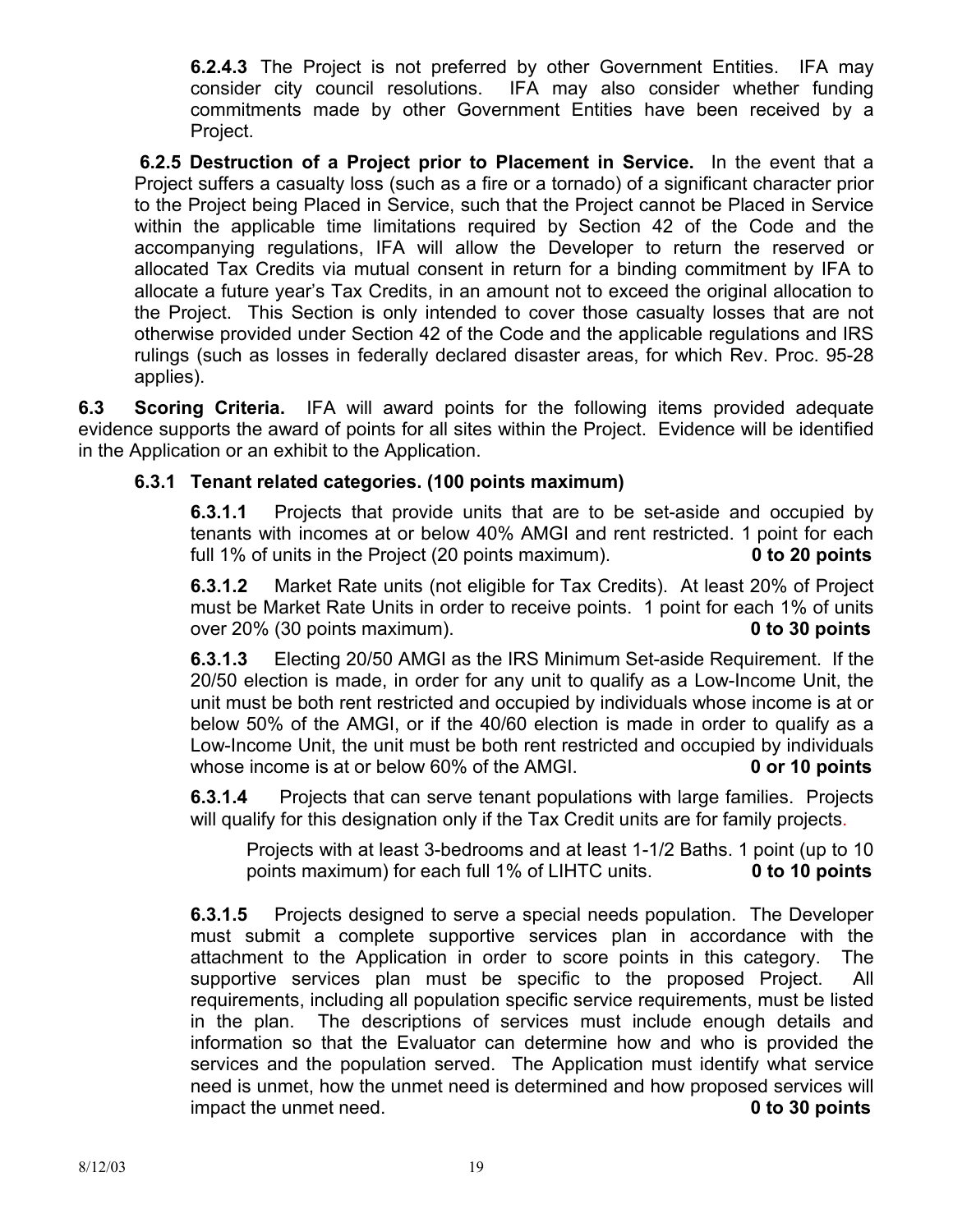## **6.3.2 Compliance Period related categories. (20 points maximum)**

 **6.3.2.1** Projects obligated to serve qualified tenants for additional years beyond the minimum 15-year Compliance Period and 15 year extended compliance period required by IRC Section 42. Points will be awarded based on 5 points (up to a maximum of 20 points) for each full 5 years of additional compliance period elected. Ownership Entities may elect either an additional compliance period or eventual tenant ownership under Section 6.3.2.2. (points will not be awarded under both categories)

#### **0 to 20 points**

**6.3.2.2** Projects that are intended for eventual tenant ownership. The Developer must include a plan as an exhibit to the Application addressing: 1) services that prepare tenants to become owners of the property 2) plans for conversion of Project to tenant ownership at the end of the 15 year compliance period and 3) proposed budget to support 1 and 2 above. Ownership Entities may elect either an additional compliance period or eventual tenant ownership.

#### **0 or 5 points**

**6.3.2.3** Iowa ROSE (Renter to Ownership Savings Equity) Program: 15 points will be awarded to a Developer who develops a bona fide long-term Iowa ROSE Program. Long-term Iowa ROSE is a lease-to-own single family home program pursuant to a plan and with documents approved by IFA with the house to be sold to a qualified tenant at the end of the 15 year compliance period.

#### **0 or 15 points**

#### **6.3.3 Location related categories. (80 points maximum)**

**6.3.3.1** Projects that are entirely located within a qualified census tract and can demonstrate that they contribute to a concerted community revitalization plan. A concerted community revitalization plan is an IDED Enterprise Zone, HUD Enterprise Community, IDED Main Street Program, IDED Tax Increment Finance (TIF) Variance approved communities, Self-Supporting Municipal Improvement District or historic structures listed on the National Register of Historic Places or determined eligible for the National Register by the State Historic Preservation Officer. The Project site must be entirely within the geographic boundaries of the community revitalization plan and the plan must describe revitalization activities in the neighborhood surrounding the proposed Project. **0 or 20 points** 

**6.3.3.2** Projects entirely located in: an IDED Enterprise Zone; a HUD Enterprise Community; a Brownfield Site; an IDED Main Street Program; an In-Fill Lot; the attendance district of a Section 1113(3)(A) Elementary School (applies only to a family project). 10 points each (up to 40 points maximum) **0 to 40 points**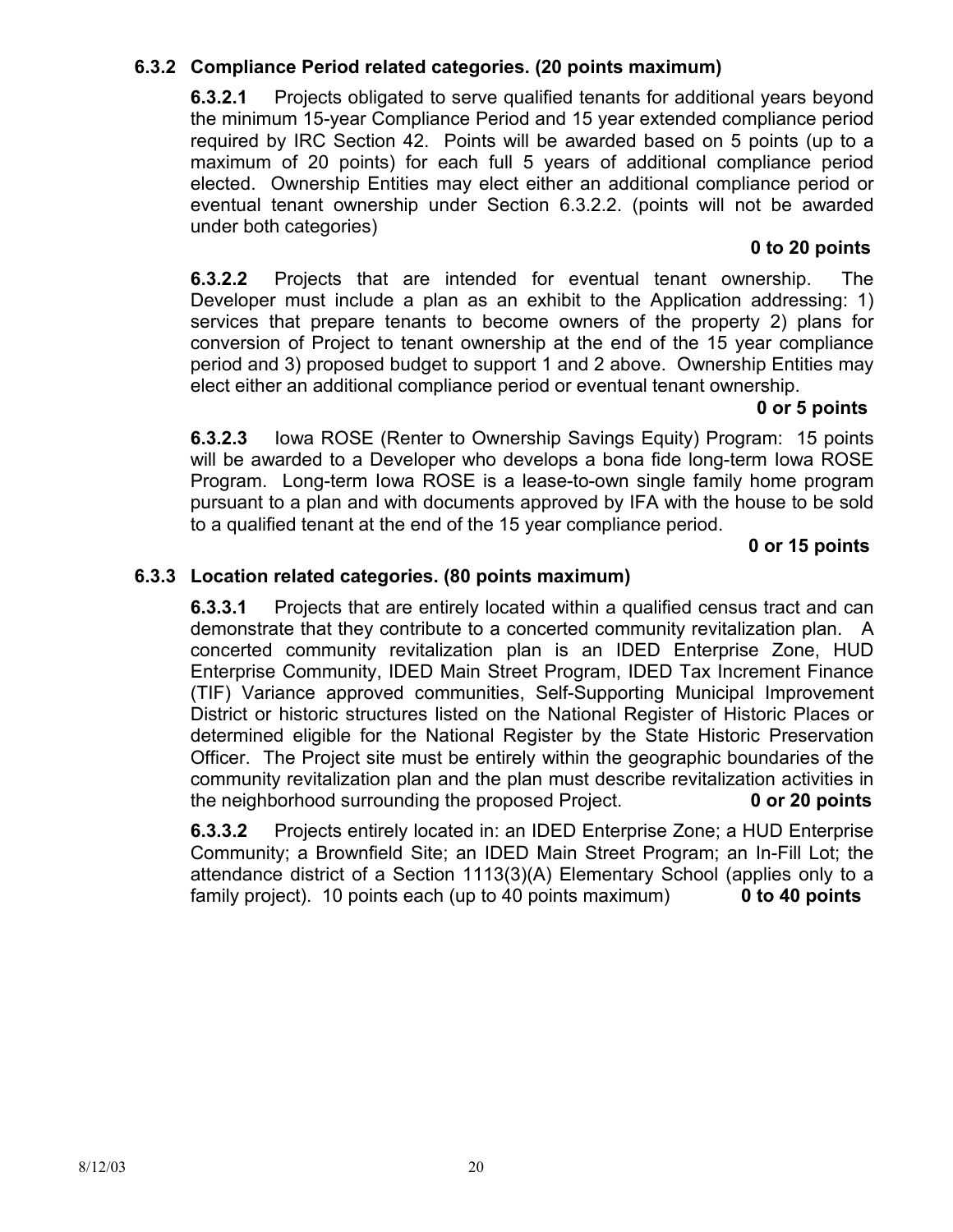### **6.3.3.3** Projects located near services.

| <b>Services</b>              | Within<br>1 Mile | Within<br>2 Miles | Older Persons/<br>/Family/Both |
|------------------------------|------------------|-------------------|--------------------------------|
| <b>Public Transportation</b> | 2 points         | 1 point           | <b>Both</b>                    |
| <b>Schools</b>               | 2 points         | 1 point           | Family only                    |
| <b>Pharmacies</b>            | 2 points         | 1 point           | <b>Both</b>                    |
| <b>Medical Services</b>      | 2 points         | 1 point           | <b>Both</b>                    |
| <b>Grocery Store</b>         | 2 points         | 1 point           | <b>Both</b>                    |
| (Not Convenience Store)      |                  |                   |                                |
| Day Care (not on-site)       | 2 points         | 1 point           | Family only                    |
| Library                      | 2 points         | 1 point           | <b>Both</b>                    |
| <b>Senior Center</b>         | 2 points         | 1 point           | <b>Older Persons only</b>      |
| <b>Community Center</b>      | 2 points         | 1 point           | <b>Both</b>                    |
| Congregate Meal Site         | 2 points         | 1 point           | <b>Older Persons only</b>      |
| Before and After School      |                  |                   |                                |
| Care Program                 | 2 points         | 1 point           | Family only                    |
|                              |                  |                   | 0 to 10 points                 |
|                              |                  |                   |                                |

**6.3.3.4** Projects with services located on-site.

| Day Care (on site)                 | 5 points | <b>Both</b> |
|------------------------------------|----------|-------------|
| Computer Learning Center (on site) | 5 points | Both        |

 **<sup>0</sup> to 10 points** 

### **6.3.4 Project characteristics related categories. (130 points maximum)**

**6.3.4.1** Projects that use existing housing, adaptive reuse or new construction, the improvement of which has been designated as part of a community revitalization plan. A community revitalization plan is an IDED Enterprise Zone, HUD Enterprise Community, IDED Main Street Program, IDED Tax Increment Finance (TIF) Variance approved communities, Self-Supporting Municipal Improvement District or historic structures listed on the National Register of Historic Places or determined eligible for the National Register by the State Historic Preservation Officer (SHPO). The entire Project site must be within the geographic boundaries of the community revitalization plan and the plan must describe revitalization activities in the neighborhood surrounding the proposed Project. **0 or 10 points** 

**6.3.4.2** Entire Projects that are locally, state or federally designated historic structures or entire Projects that provide for the rehabilitation of abandoned or unsafe buildings that are considered a "public nuisance" as defined in Chapter 657A of the Code. **0 or 30 points** 

**6.3.4.3** Projects that are subsidized Preservation Projects. Subsidized Preservation Projects are defined as (not withstanding Threshold and other requirements in this QAP) a Project that has federal subsidy (HUD Section 8 or USDA Section 515) and is likely to lose their low-income status (HUD-opt out notice or USDA-prepayment filed), or in need of repair or a pre-1990 Section 42 Project that has successfully completed their 15-year compliance period.

 **0 or 15 points**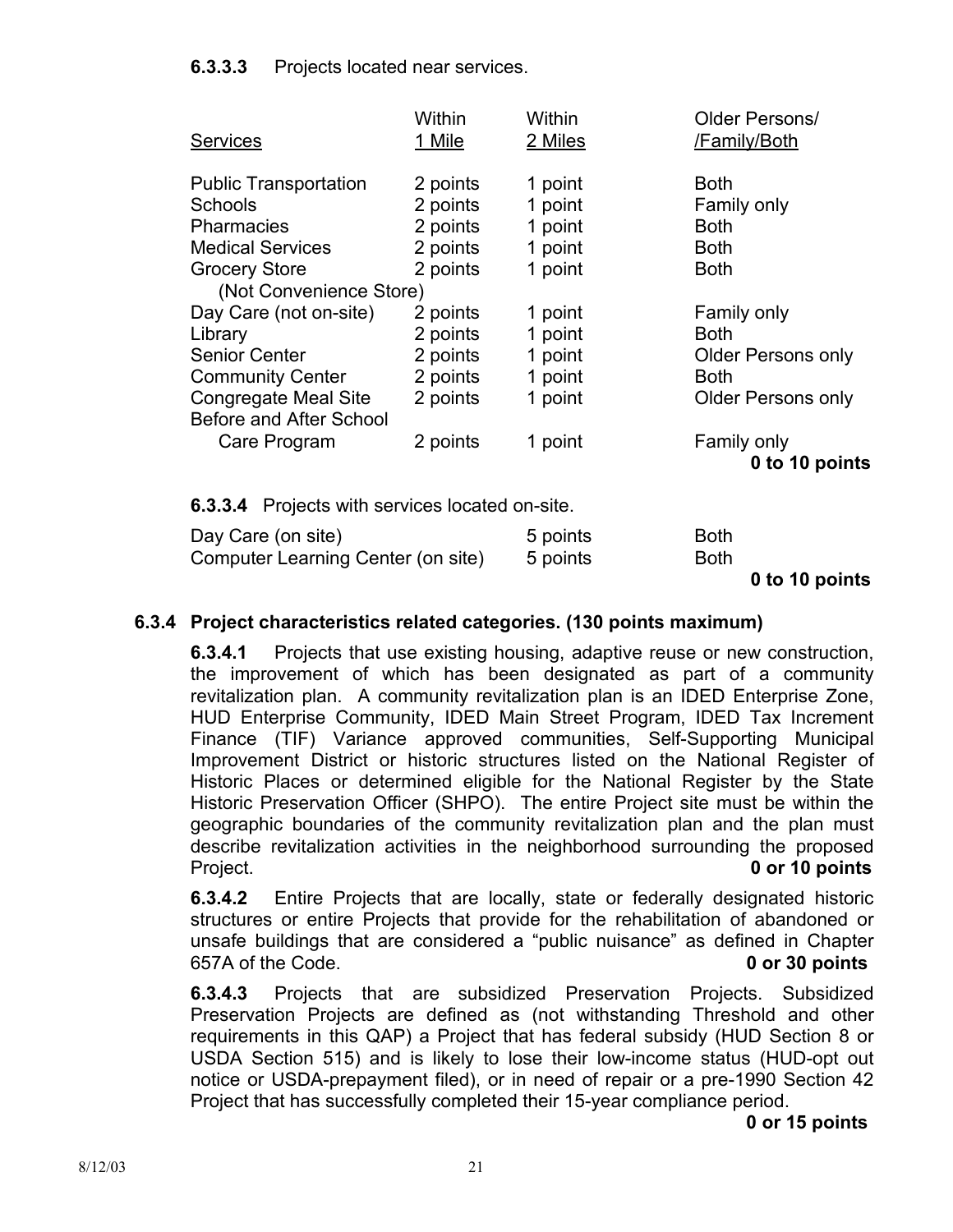**6.3.4.4** Projects that receive a resolution of support from the local governing body of the local political subdivision where the Project will be located.

#### **0 or 10 points**

**6.3.4.5** Projects that have a written agreement with the Public Housing Authority (PHA) in the form provided by IFA and signed by both the Ownership Entity and the PHA. **0 or 10 points** 

**6.3.4.6** Projects that exceed the minimum construction characteristics as outlined in an attachment to the Application.

| <b>Exterior Construction</b> | 0 to 13 points |
|------------------------------|----------------|
| Insulation                   | 0 to 8 points  |
| <b>Doors</b>                 | 0 or 2 points  |
| <b>Window Sills</b>          | 0 or 2 points  |
| Laundry                      | 0 or 2 points  |
| <b>HVAC</b>                  | 0 to 14 points |
| <b>Community Rooms</b>       | 0 or 5 points  |
| <b>Main Entrance Areas</b>   | 0 or 2 points  |
| <b>Storage Units</b>         | 0 or 2 points  |

**6.3.4.7** Projects that provide high speed internet access to each unit by wiring for broadband, wireless or digital subscriber line (DSL). Service provider is responsibility of tenant. **0 or 5 points** 

## **6.3.5Developer characteristics related categories. (20 points maximum)**

**6.3.5.1** Projects that receive the weighted average or greater of the syndication value per tax credit dollar (in cents) based on the weighted average cents per dollar of all Projects submitted in that round.

## **0 or 10 points**

**6.3.5.2** Projects with participation in the Development Team by a firm designated as an Iowa Targeted Small Business. Points will only be available in this category for the following Development Team members: general partner, Consultant, tax accountant, engineer, architect, general contractor, management company and tax attorney. Joint ventures, subcontracts, or joint fee arrangements cannot be used to score points in this category. **0 or 10 points** 

## **SECTION 7. NOTICE OF THE TAX CREDIT AWARD.**

**7.1 Written Notice of Tax Credit Awards.** Once IFA has reserved Tax Credits, a written notice of Tax Credit Reservation shall be faxed and mailed to all approved Ownership Entities. The effective date of the award will coincide with the date of the written notice. The unsuccessful Ownership Entity shall be notified by fax and by mail that IFA did not select their Projects, including an explanation as to why IFA did not select the Project.

**7.2 Waiting List.** The Board may establish a waiting list for unsuccessful Projects. The Board in its discretion may adjust the order on the waiting list for any reason, including but not limited to the result of an appeal. A Developer placed on the waiting list shall be required to reapply for Tax Credits if the Developer seeks funding from the next cycle of Tax Credit awards. Placement on the waiting list does not imply either directly or indirectly that the Board will forward fund the Developer's Project. The waiting list may be established based on financial feasibility, relative scoring, developer concentration, geographic distribution, or any of the other criteria described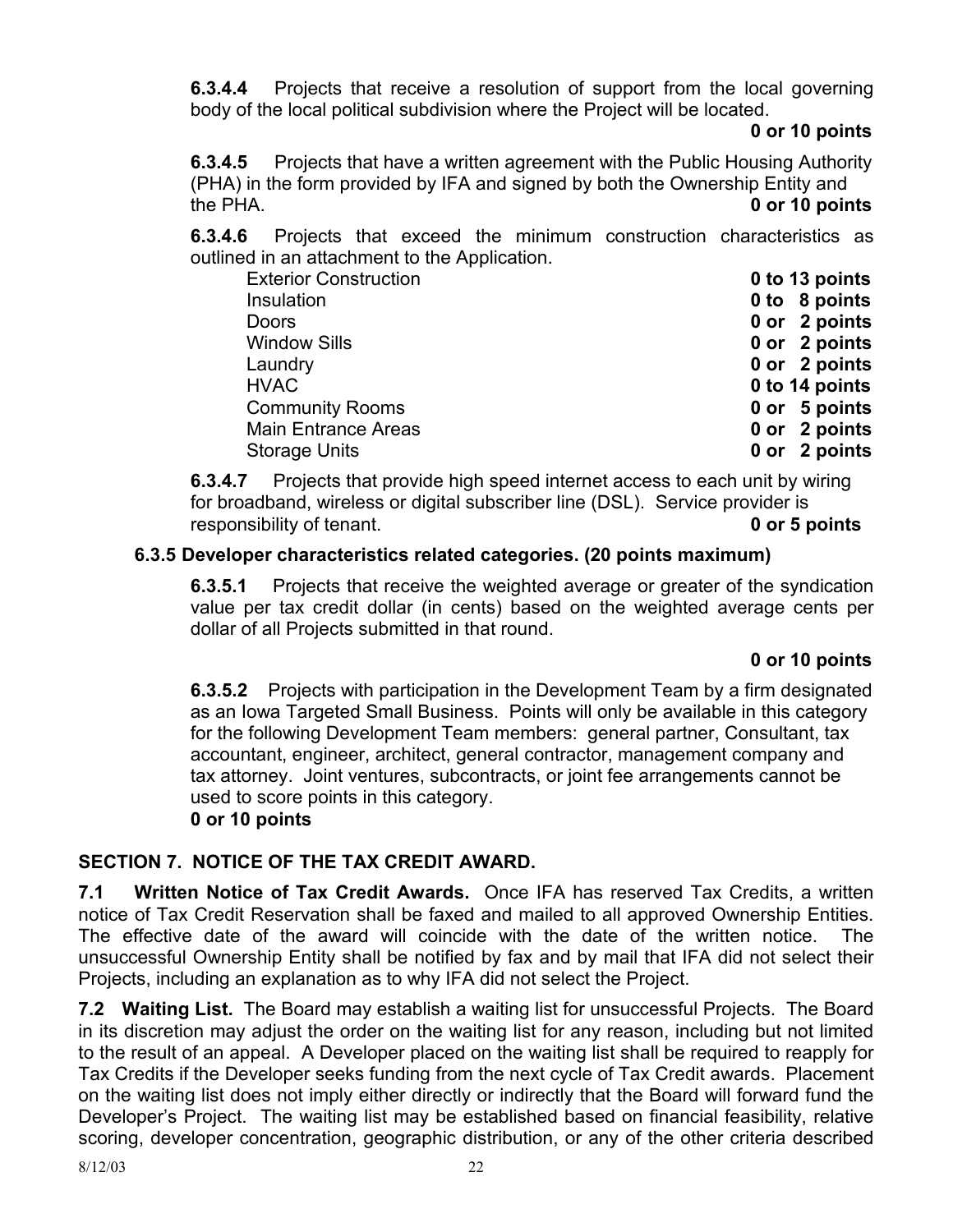in the QAP. If Tax Credits become available, the Application will be reviewed to ensure that the Developer continues to satisfy all of the requirements of the QAP. If the Developer is in compliance with the QAP, the Board, at its next regular meeting, may make a Tax Credit Reservation award.

**SECTION 8. POST RESERVATION REQUIREMENTS.** Once a Tax Credit Reservation has been awarded, the following additional requirements will apply. Failure to comply with any provision of this Section may result in the revocation of the Tax Credit Reservation, denial of the Carryover Allocation, issuance of Form 8609 or the issuance of Form 8823.

**8.1 Construction.** Construction must begin on a Project within 18 months from reservation date.

**8.1.1** IFA may periodically request a status report on the Project's construction timeline

**8.2 Amendments to the Application After Award.** A Developer may amend, with IFA's consent, an Application after a reservation of Tax Credits is made solely for the purpose of showing changes as described in this Section. This Section does not apply to Tax Credits reserved for a Tax-Exempt Bond Project qualifying pursuant to Section 3 of this QAP.

**8.2.1** Sources and uses of funds that do not increase the amount of Tax Credits awarded.

**8.2.2** A minor change in the nature of the Project or changes in partnership members, shareholders, or limited liability members.

**8.2.3** Changes to the equity investors, syndicator or equity partner.

**8.2.4** Site changes that are equal to or exceed the site characteristics of the site first described in the Application. A site change will be permitted only if in IFA's sole discretion the substituted site does not reduce the number of points awarded during the evaluation process and it is within the same city.

**8.3 Material Changes.** If, upon the submission of the Carryover Application or the Form 8609 Application, or at any other time, it is determined that the Project is not substantially the same as the Project described in the Application, the Project will not receive an allocation of Tax Credit Reservation, or the amount of the Tax Credit will be adjusted or an IRS form 8823 will be issued. It is expected that the Projects will be the same as were originally scored under this QAP.

**8.3.1** Generally, changes in the total number of Tax Credit units, number of bedrooms per unit mix, special needs targeting, and tenant mix (low-income/market rate), are deemed to be material, and are not permitted.

**8.3.2** Changes in the number of buildings and units contained in each building will be allowed if changes are required by local regulatory codes and the Developer has obtained written approval from IFA prior to making the changes.

**8.3.3** Failure to notify IFA of a material change will result in the revocation of the Tax Credit Reservation or the issuance of Form 8823.

**8.4 Transfers.** Tax Credit Reservation and Carryover Allocations are not transferable. Form 8609 allocations will be issued only in the name of the Ownership Entity named in the Application. Transfers subsequent to the issuance of the Form 8609 allocation are subject to provisions of Section 42(j)(6) of the Code.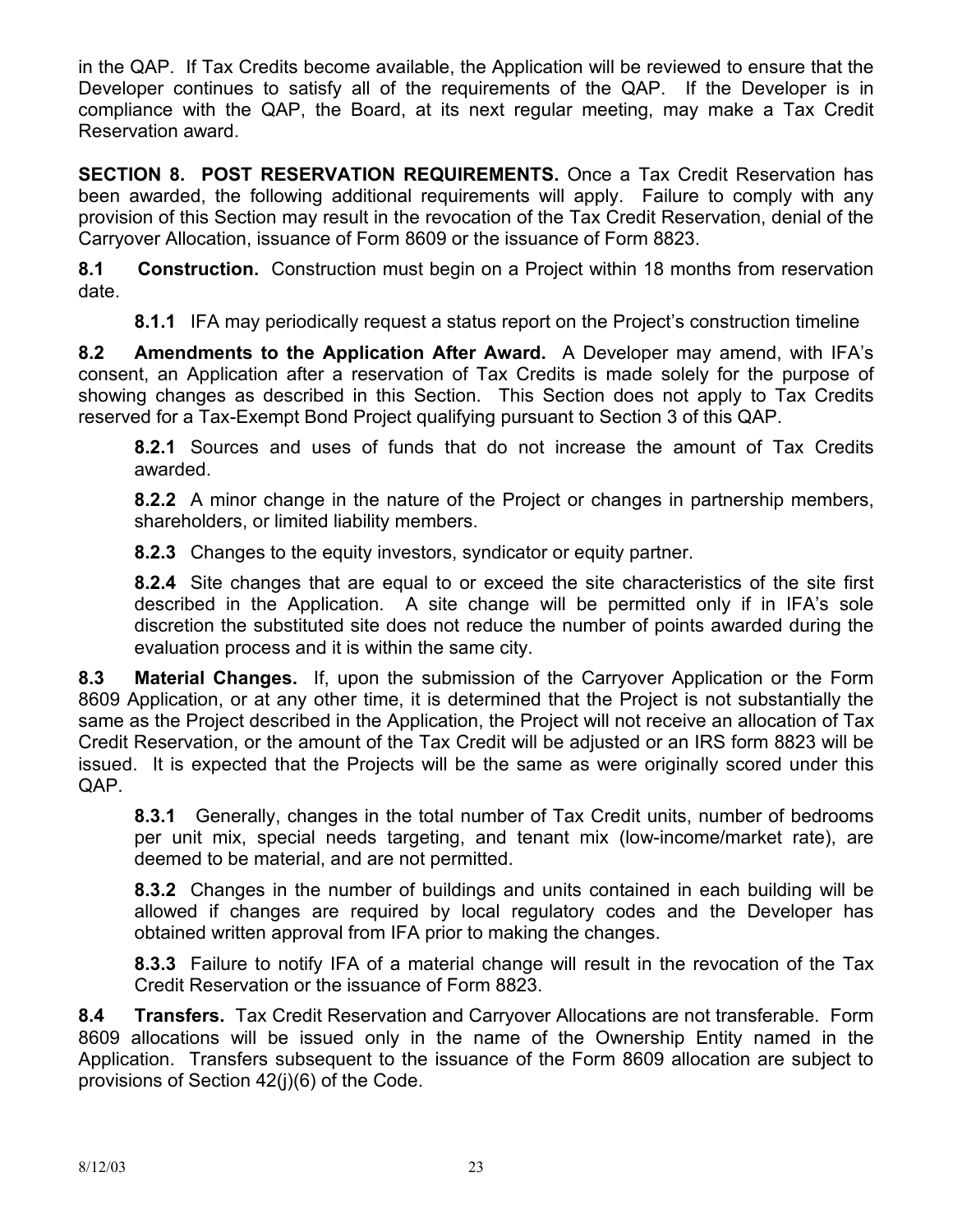**8.5 Return of Tax Credit.** Tax Credit Allocations may only be returned in accordance with applicable U.S. Treasury Regulations on a date agreed upon by IFA and the Ownership Entity or in accordance with the provisions of Section 6.2.5.

**8.6 Carryover Agreement.** All Developers requesting a Carryover Allocation must submit all items described in IFA's current Carryover Application Package.

**8.6.1. Marketable Title Requirement.** As part of the Carryover Application package, the Ownership Entity must provide adequate evidence that the Ownership Entity's title in the real estate on which the Project is to be located is a marketable title pursuant to Iowa Land Title Examination Standards, or other applicable law. Adequate evidence of marketable title is demonstrated by either (1) a title opinion of an attorney authorized to practice law in Iowa showing marketable title in the Ownership Entity or (2) a title guaranty certificate issued by the Title Guaranty Division of IFA showing the Ownership Entity as the guaranteed.

**8.7 Form 8609.** All Developers requesting an IRS Form 8609 allocation must submit all items described in IFA's current Form 8609 request package.

**8.8 Change in General Partner, Majority Shareholder or Managing Member.** In the event there is a proposed change in a general partner, majority shareholder of a corporation or majority membership of a limited liability company after the Tax Credit Allocation has been made, IFA shall be notified by the partnership, corporation or limited liability company to obtain approval prior to the effective date of such change. The new general partner or new majority shareholder shall agree to meet the requirements described in the QAP before IFA shall consent to the change. If the requirements outlined in the QAP are not met, the request for transfer may not be approved. If IFA is not notified of a change in the general partner, IFA may issue a Form 8823.

**SECTION 9. APPEALS.** A Developer whose Application has been timely filed may appeal IFA's reservation of Tax Credits by filing a written notice of appeal within seven days of the reservation before the Iowa Finance Authority, 100 East Grand Avenue, Suite 250, Des Moines, Iowa 50309. Filing a notice of appeal shall not stay the Tax Credit Reservations made by IFA. The notice of appeal must actually be received at this address within the time frame specified to be considered timely. The notice of appeal shall state the grounds upon which the Developer challenges IFA's reservation.

- **9.1 Procedures for Developer Appeal.** Any appeal of Tax Credit Reservations shall be heard by the Executive Director of IFA. The Executive Director shall grant the appellant reasonable opportunity to gather information and inquire as to why Tax Credits were not reserved. The Executive Director shall allow the appellant and IFA staff to make a presentation bringing forth all the relevant facts supporting their respective position. Such presentation shall be held no later than thirty days after the filing of an appeal.
- **9.2 Decision.** Within seven days of the presentation, the Executive Director shall issue a written decision which clearly states why the appellant should have been reserved Tax Credits or why the decision to not reserve Tax Credits was appropriate. Such decision shall be delivered to the appellant and the Board.
- **9.3 Remedies.** If the Executive Director determines that the appellant should have been reserve Tax Credits, the Executive Director shall include in the written decision a recommendation that the Board place the Project on a waiting list for unreserved or returned credits.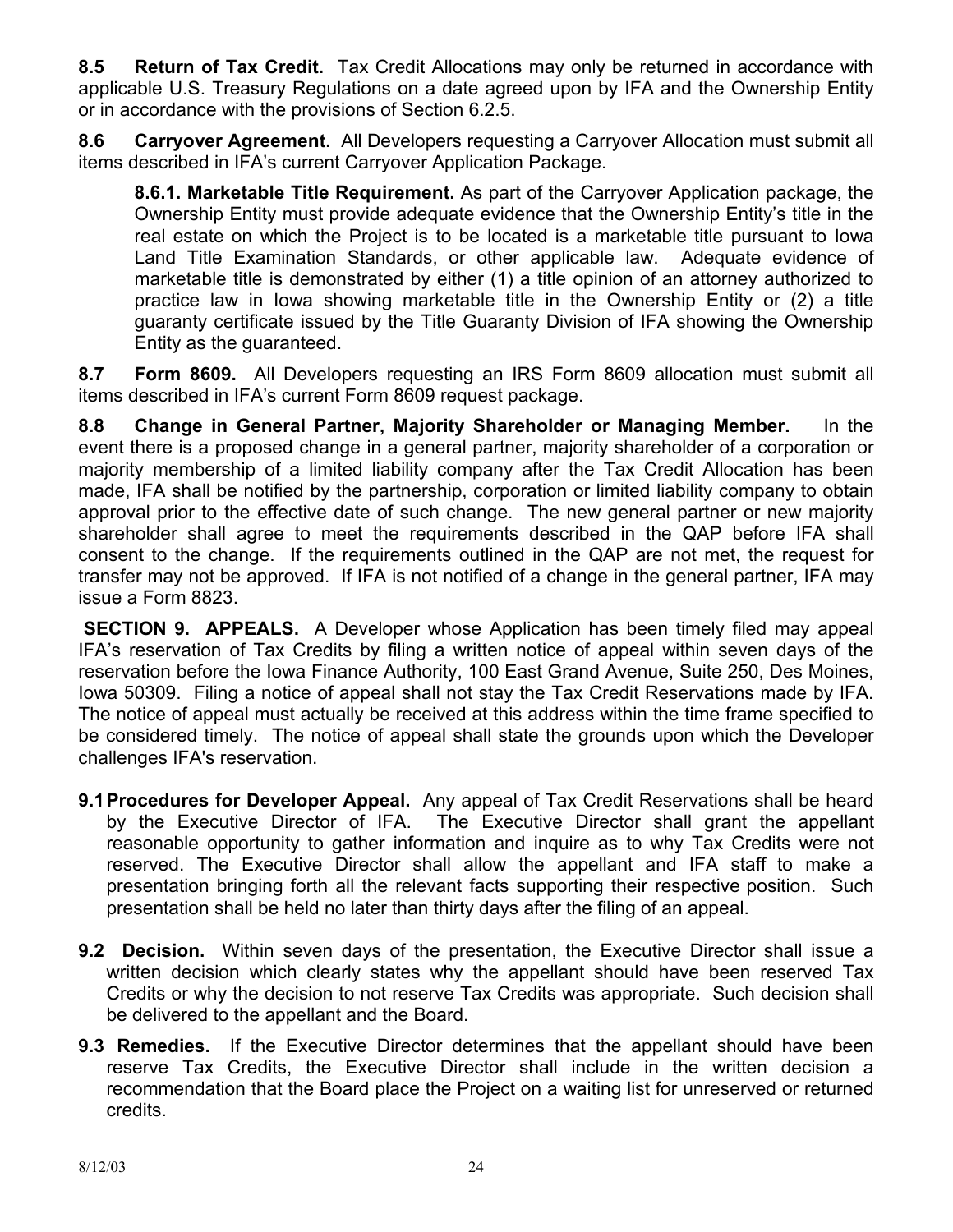**9.4 Final Agency Action.** After receiving a written decision from the Executive Director, the Board must either approve or decline to approve the Executive Director's recommendation no later than the next regularly scheduled Board meeting. Such action by the Board shall be the final decision of the agency.

**9.5 Judicial Review.** Judicial review of IFA's final decisions may be sought in accordance with Iowa Code Section 17A.19.

**SECTION 10. COMPLIANCE.** IFA is required to establish procedures for monitoring compliance with the provisions of IRC Section 42 and for notifying the Internal Revenue Service of any noncompliance. Each Ownership Entity is required to comply with the requirements described in this Section, the Treasury Regulations governing Section 42, and the compliance manual adopted by IFA pursuant to 265 IAC 12.3.

**10.1 Record Keeping.** For each year in the Compliance Period, the Ownership Entity or its successor in interest shall keep records for each qualified low-income building in the Project consistent with the Treasury Regulations governing Section 42. The Ownership Entity or its successor in interest shall retain these records for each building in the Project for at least six years after the due date (with extensions) for filing the federal income tax return for that year. The records for the initial taxable year must be retained for at least six years after the due date for filing the federal income tax return for the last year of the Compliance Period of the building.

**10.2 Certifications.** The Ownership Entity shall make all necessary certifications required by IFA for the preceding 12-month period as described in the Treasury Regulations governing Section 42.

**10.3 Review and Inspections.** IFA shall review the certifications submitted in conformance with the Treasury Regulations governing Section 42 effective on the effective date of this QAP. IFA shall have the right to inspect the Projects in conformance with the standards set forth in the Treasury Regulations governing Section 42. IFA will provide 48 hours' advance notice to the Ownership Entity to inspect any individual units in a Project. Otherwise, advance notice to the Ownership Entity is not necessary for purposes of the inspection provisions set forth in the Treasury Regulations governing Section 42. The owner certifications and reviews of compliance reports shall be made annually, the physical inspections and tenants files once every 3 years covering the 15-year Compliance Period under IRC Section 42(i)(1). If the Ownership Entity agreed to an extended Compliance Period, the reviews, audits and inspections shall continue through the length of the Compliance Period. IFA may require that certifications, reviews and inspections be made more frequently, provided that all months within each 12-month period are subject to certification.

**10.4 Notice of Noncompliance.** IFA will provide prompt written certified notice to the Ownership Entity of a Project if found to be out of compliance. The notice will describe the events of noncompliance and advise the Ownership Entity of the Tax Credit Project of the time period to correct the events of noncompliance.

**10.5 Correction period**. The correction period shall not exceed 90 days from the date the notice of noncompliance is sent to the Ownership Entity. IFA may extend the correction period for up to six months, but only if IFA determines there is good cause for granting the extension. During the 90 day time period, or an extension thereof, the Ownership Entity must supply any missing certifications and bring the Project into compliance with the provisions of IRC Section 42.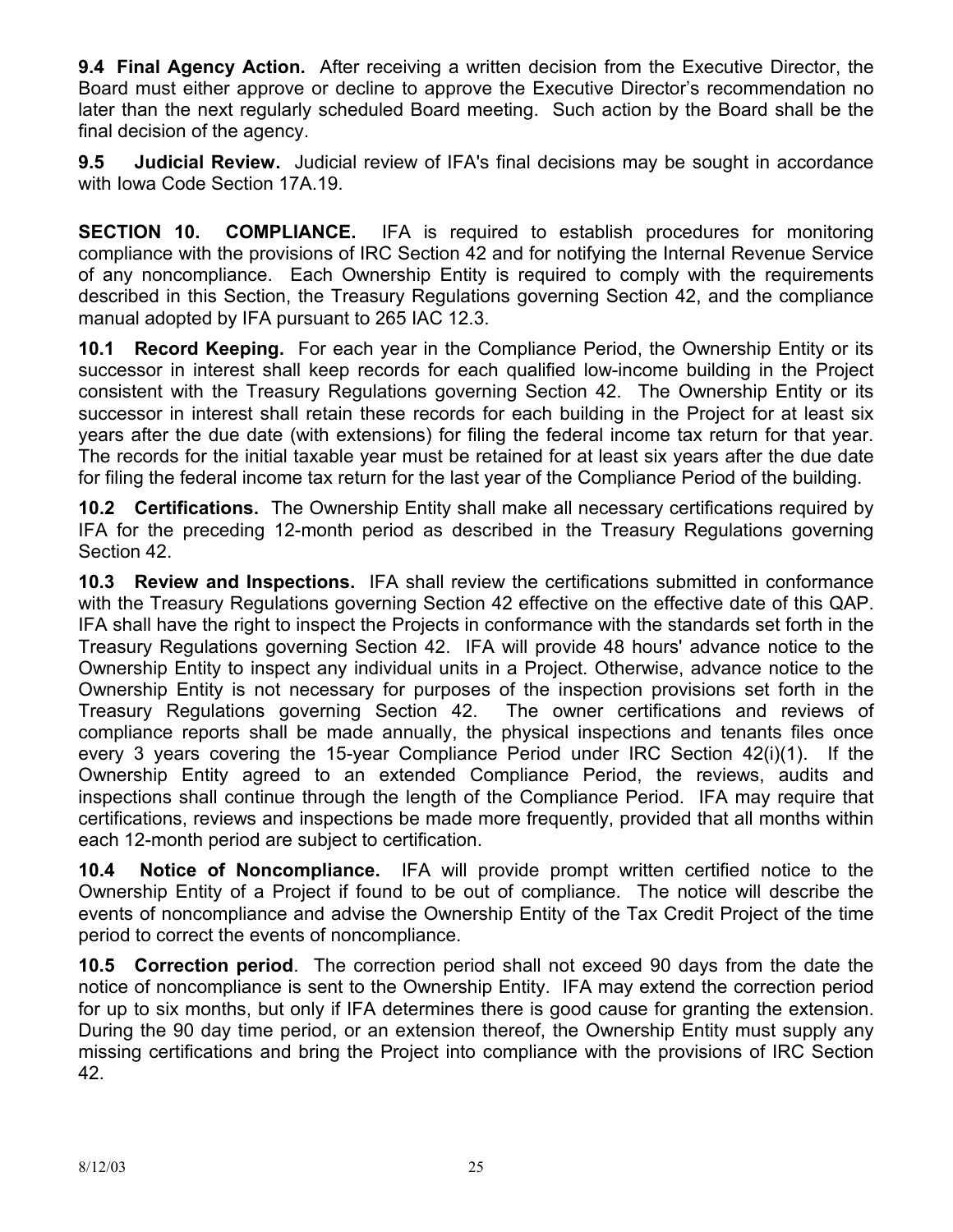**10.6 Notice to Internal Revenue Service.** IFA will send a written notice to the Internal Revenue Service along with Form 8823 in the event of a finding of noncompliance by a Ownership Entity. Copies of Form 8823 and the Internal Revenue Service notice will be forwarded to the Ownership Entity.

**10.7 IFA Retention of Records.** IFA shall retain records of noncompliance or failure to certify for six years beyond IFA's filing of the respective IRS Form 8823. In all other cases, IFA will retain the certifications and records described in the QAP for a period of three years from the end of the calendar year in which IFA receives the certification and records.

**10.8 Delegation of Monitoring.** IFA may retain an agent or other private contractor (the "authorized delegate") to perform compliance monitoring. The authorized delegate must be unrelated to the Ownership Entity of any building that the authorized delegate monitors.

**10.9 Liability.** Compliance with the requirements of IRC Section 42 is the responsibility of the Ownership Entity of the building for which the Tax Credit is allowable. IFA's obligation to monitor for compliance with the requirements of IRC Section 42 shall not make IFA liable for a Ownership Entity's noncompliance.

**10.10 Effective Date.** These procedures for monitoring for noncompliance became effective on January 1, 1992, were amended on February 3, 1993, and apply to buildings placed in service for which a Low-Income Housing Tax Credit is, or has been, allowable at any time. Notwithstanding the effective date, if IFA becomes aware of noncompliance that occurred prior to January 1, 1992, it is required to notify the Internal Revenue Service of that noncompliance.

#### **Glossary**

The following capitalized terms shall have the meanings set forth herein unless context clearly requires a different meaning.

**1. Accessibility** means buildings used by the public, accessible to, and functional for, the physically handicapped, to, through and within their doors, without loss of function, space, or facility where the general public is concerned. An Accessible Route means a continuous unobstructed path connecting all accessible elements and spaces in a building or facility that can be negotiated by a severely disabled person using a wheelchair and that is also safe for and usable by people with other disabilities. Interior Accessible Routes may include corridors, floors, ramps, elevators, lifts, and clear floor space at fixtures. Exterior Accessible Routes may include parking, access aisles, curb ramps, walks, ramps and lifts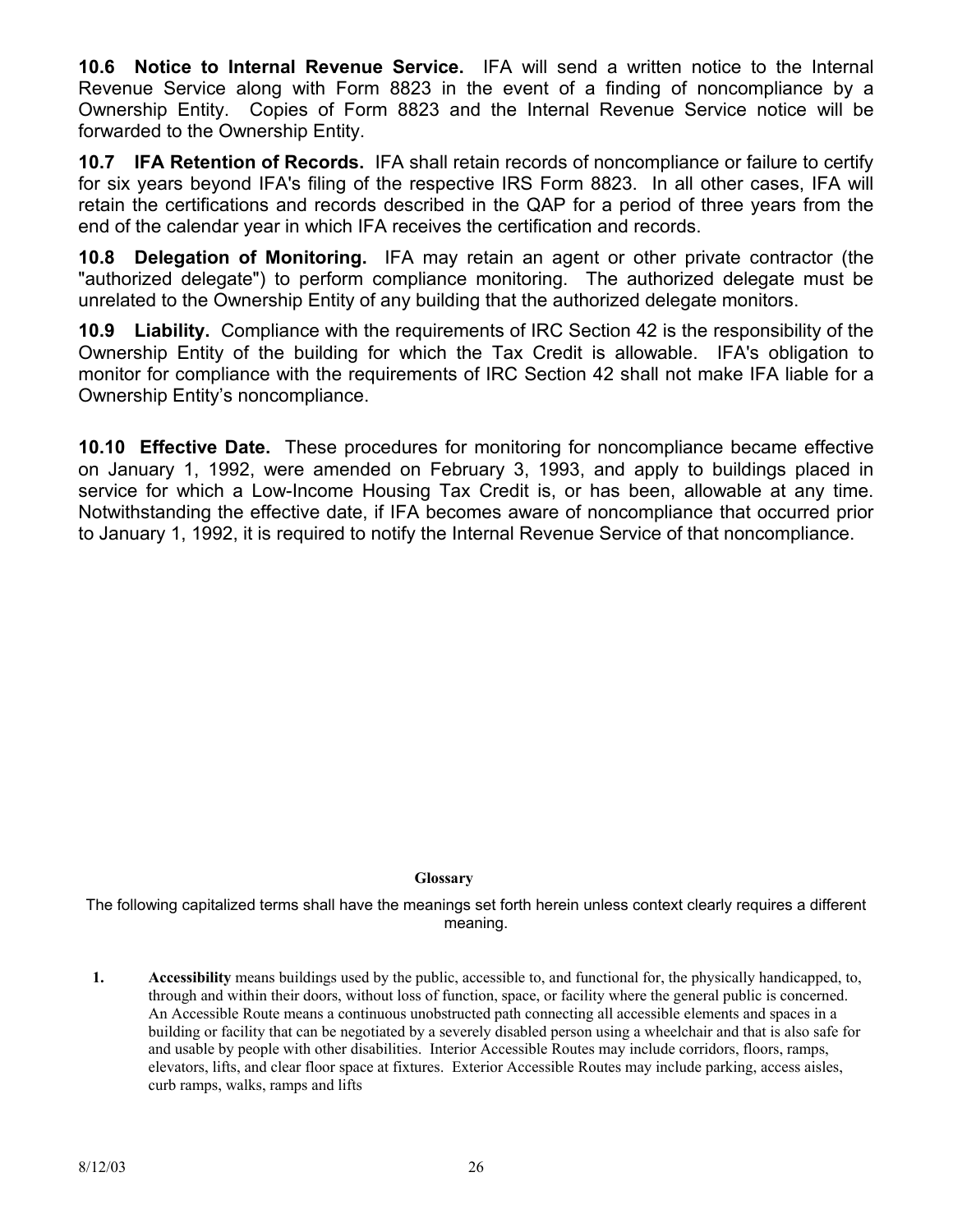- **2. Affiliate** means a corporation, partnership, joint venture, limited liability company, trust, estate, association, cooperative or other organization or entity of any nature whatsoever that directly, or indirectly through one or more intermediaries, Controls, is Controlled by, or is under common Control with any other person, and specifically shall include parents or subsidiaries.
- **3. Applicable Fraction** means the fraction used to determine the Qualified Basis of the qualified low-income building, which is the smaller of the unit fraction or the floor space fraction, as defined more fully in IRC Section  $42(c)(1)$ .
- **4. Applicable Percentage** means the percentage multiplied by the Project's Qualified Basis to determine the annual Tax Credit available to the Ownership Entity for each year of the Tax Credit Period and as more fully described in IRC Section 42(b).
- **5. Application or Application Package** means those forms and instructions prepared by IFA to make a determination to allocate Tax Credits. Developers are required to use the forms contained in the Application Package. The Application must include all information required by the QAP and as may be subsequently required by IFA.
- **6. Assisted Living** means housing with services as defined in Chapter 231C of the Iowa Code.
- **7. Area Median Gross Income (AMGI)** means the most current tenant income requirements published by HUD pursuant to the qualified Low-Income Housing Project requirements of IRC Section 42(g).
- **8. Board** means the Board of Directors of IFA.
- **9. Brownfield Site** means an abandoned, idled, or underutilized industrial or commercial site where expansion or redevelopment is complicated by real or perceived environmental contamination. A Brownfield site includes property contiguous with the property on which the individual or commercial facility is or was located. A Brownfield site shall not include property which has been placed or is proposed to be included on the national priorities list established pursuant to the federal Comprehensive Environmental Response, Compensation, and Liability Act, 42 U.S.C.} 9601 et seq. Completed EPA Phase 1 documentation is required to qualify as a Brownfield site for purposes of the QAP.
- **10. Builder General Requirements** (job overhead) means items, which will vary due to Project type, location and site conditions. This category generally includes but is not limited to supervision, job site engineering, job office expenses including clerical wages, whether on-site or offsite, if for the Project, temporary buildings, tool sheds, shops and toilets, temporary heat, water, light and power for construction, temporary walkways, fences, roads, siding and docking facilities, sidewalk and street rental, construction equipment rental not in individual trade item costs, clean-up and disposal of construction debris, medical and first aid supplies and temporary facilities, watchman's wages, security cost and theft and vandalism insurance signage or other barriers.
- **11. Builder Overhead** means the cost of continuing operations of a building construction firm.
- **12. Builder Profit** means the return anticipated for providing building construction services under competitive conditions taking into consideration on-site construction time, work performed by the builder, number of subcontractors and extent of subcontract work and risk and responsibility.
- **13. Carryover Agreement and Allocation and Ownership Entity's election statement** means an allocation of current year Tax Credit Reservations by IFA pursuant to IRC Section  $42(h)(1)(E)$  and Treasury Regulations § 1.42-6 and the Carryover Agreement and Carryover Application filed by an Owner Entity.
- **14. Code or IRC** means the Internal Revenue Code of 1986 as amended together with any applicable regulations, rules, rulings, revenue procedures, information statements or other official pronouncements issued there under by the United States Department of the Treasury or the Internal Revenue Service relating to the Low-Income Housing Tax Credit Program authorized by IRC Section 42. These documents are incorporated in the QAP by reference pursuant to 265 IAC §§ 17.4(2) and 17.12(2). A copy of the Internal Revenue Code and Treasury regulations and related information relating to this program are found in the state law library and are available for review by the public.
- **15. Compliance Period**, as defined in IRC Section 42(i)(1) as amended to January 1, 1986, means, with respect to any building, the period of 15 consecutive taxable years beginning with the first taxable year of the Tax Credit Period unless extended by the Owner Entity to a longer period of time.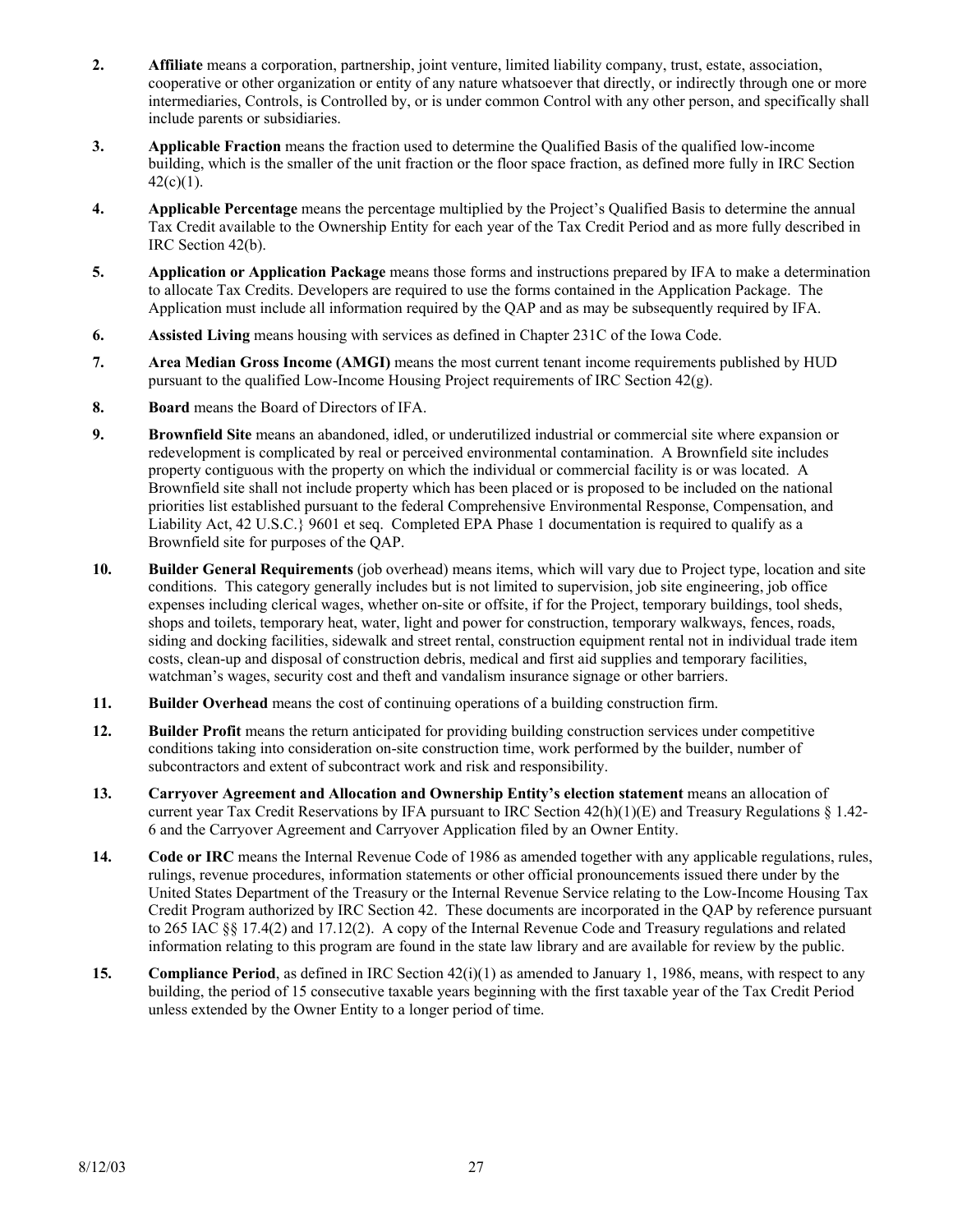- **16. Computer Learning Center** means an area and/or room designated within the project containing 1 or more computer(s) and related hardware (i.e. printer, modem for internet access) that is part of an organized program that provides computer related opportunities and training that has as it focus at least one of the following areas: job skills training to enhance employment opportunities, introduction to/familiarization with computers, basic adult education, literacy, GED, Economic Development (micro enterprises, small businesses, telecommuting), youth education, senior services, or continuing education. To qualify as a Computer Learning Center the Developer must provide the following minimum information: a) Description of the center's purpose and its intended customers/clients; b) Focus and objective of center; c) Time Line; d) Retrofitting or construction required; e) Equipment (hardware, software); f) Staffing of Center; g) Third Party/Voluntary Organizations participation and funding for initial set up and ongoing maintenance and operational costs; h) Training Program and Classes and i) Budget showing how center will be set up and maintained.
- **17. Consultant fee** means a fee paid to a housing consultant. No entity having an identity of interest with the Developer may earn a fee for providing services that would otherwise be provided on a fee basis by a housing consultant. Consultant efforts must be directed exclusively towards serving the specific Project being proposed.
- **18. Control** (including the terms Controlling, Controlled by, under common Control with, or some variation or combination of all three) means the possession, directly or indirectly, of the power to direct or cause the direction of the management and policies of any Person or Affiliate thereof, whether through the ownership of voting securities, by contract or otherwise, including specifically ownership of more than 50 percent of the general partner interest in a limited partnership, or designation as a managing general partner or the managing member of a limited liability company.
- **19. Day Care** means a Department of Human Services licensed Day Care.
- **20. Debt Service Coverage Ratio** means the ratio of a property's net operating income (rental income less operating expenses and reserve payments) to foreclosable, currently amortizing debt service obligations.
- **21. Developer**

 **21.1** The Developer is acting as agent for the eventual owner or taxpayer benefiting from an award of a Tax Credit Reservation.

 **21.2** The Developer and any of its successors in interest will be bound by the representations made in the Application. Further, the Developer or its successors shall be obligated to carry out the commitments made to IFA by the Sponsor on its own behalf or on behalf of other Persons or Affiliates.

 **22. Developer's Equity** means Developer's contributions of cash and land, but does not include Developer's Fee or Syndication proceeds. Developer's Equity will only be considered if the equity remains in the Project throughout the Compliance Period and not taken out from surplus cash flow, cash flow notes or mortgages or any other method.

 **23. Difficult Development Area** means any area that is so designated by the Secretary of HUD as an area which has high construction, land, and utility costs relative to area median family income.

 **24. Eligible Basis** means, with respect to a building within a Project, the building's Eligible Basis at the close of the first taxable year of the Tax Credit Period and as further defined in IRC Section 42(d).

 **24.1** Eligible Basis shall not include garages or storage units or other amenities where the Ownership Entity is charging tenants for the use of the garage or storage unit or other amenities, except when the garage or storage units or other amenities are part of normal rent for all of the units in the Project.

 **24.2** If a grant is made with respect to any building or its operation during any taxable year of the Compliance Period and any portions of such grant is funded with federal funds, the Eligible Basis of the building for that taxable year and all succeeding taxable years must be reduced by the portion of the grant.

 **25. Eligible Basis for Rehabilitation Project** includes the definition of Eligible Basis with the adjustments described in this Section. No Tax Credit is available for acquisition of an existing building unless:

25.1 The building is acquired by purchase;

**25.2** Subject to limited exceptions, at least ten years has elapsed since the building was last placed in service or if more recent the date of certain improvements costing at least 25% of the Ownership Entity's adjusted basis in the building;

**25.3** The building was not previously placed in service by a related person to the current Ownership Entity. For the purposes of this paragraph "related person" shall have the same meaning as Section  $42(d)(2)(D)(iii)$ ; and

**25.4** The used building is rehabilitated in a manner which is eligible for Tax Credit.

 **26. Enterprise Community** is as defined by HUD.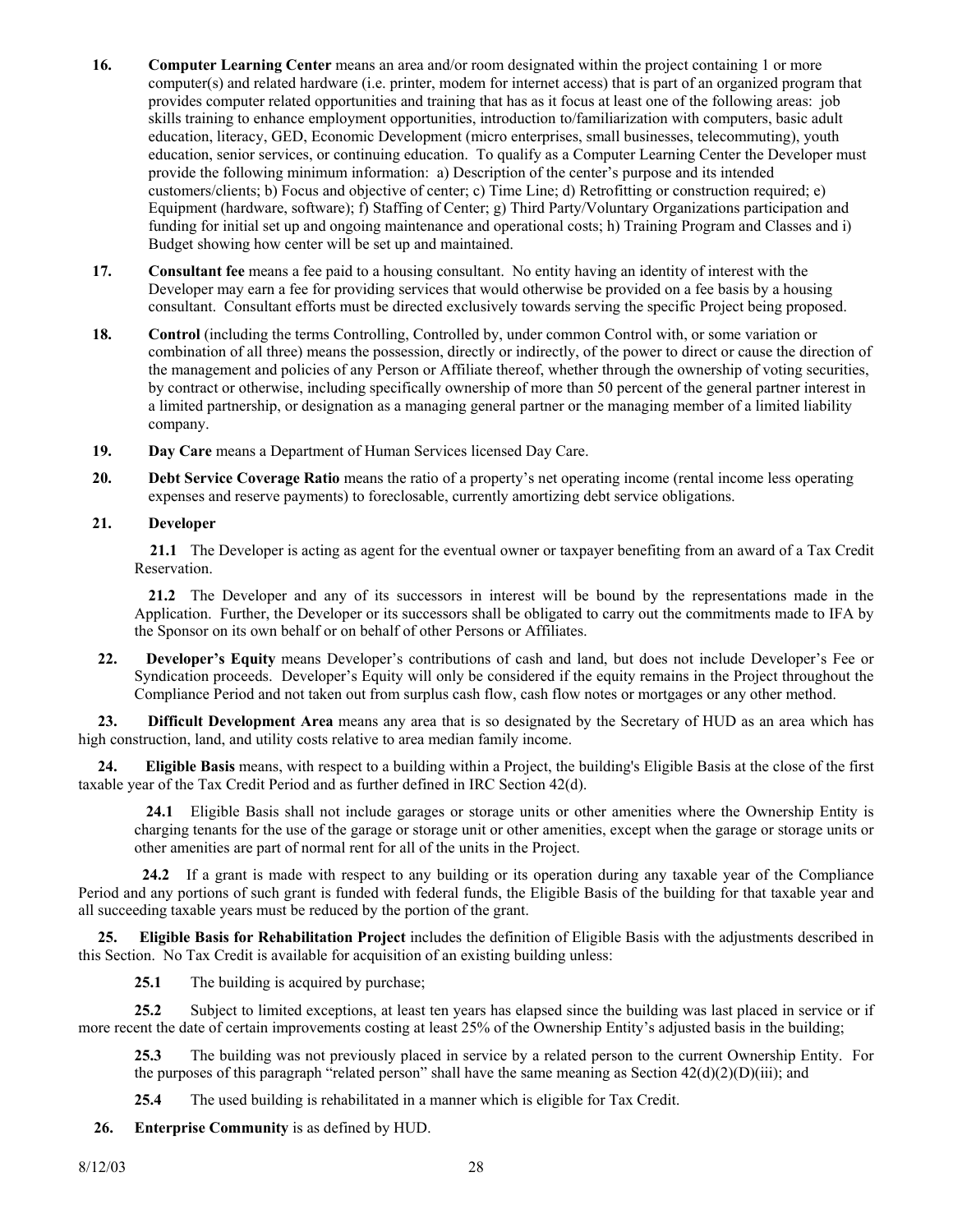#### **27. Enterprise Zone** is as defined by IDED.

 **28. Evaluator** means members of IFA Staff, temporary staff hired to evaluate the Tax Credit Applications, or staff from other state agencies, including but not limited to the Department of Human Services, Department of Elder Affairs and IDED.

**29.** Forward Funding shall have the same meaning as described in IRC Section  $42(b)(2)(A)(ii)(I)$  and  $42(h)(1)(C)$ .

 **30. Frail Older Person** means an Older Person requiring assistance with three or more activities of daily living. Also see Tenants with Special Housing Needs in this Glossary.

 **31. Governmental Entity or Political Subdivision** means federal or state agencies, departments, boards, bureaus, commissions, authorities, and political subdivisions, special districts and other similar entities, their employees, board members or agents.

 **32. Housing Projects for Older Persons** shall have the same meaning as described in 42 U.S.C. Section 3607(b)(2).

 **33. Hard Construction Costs** mean the following items: Site improvements or work, New construction, Accessory buildings, Garages, General Requirements, Trade Items (Building materials), Construction contingency, Builder's overhead, Builder's Profit, Bond Premium, Other Fees, Architect's and Engineering Fees—Design, Architect's and Engineering Fees— Supervisory, Rehabilitation.

 **34. Housing Credit Agency** means IFA. Pursuant to Iowa Code Section 16.52, IFA is charged with the responsibility of allocating Tax Credits pursuant to IRC Section 42(h)(8)(A) and pursuant to Iowa Code Section 16.52.

**35. HUD** means the United States Department of Housing and Urban Development, or its successor.

 **36. IDED or DED** means the Iowa Department of Economic Development or its successor.

 **37. Identity of Interest** means a financial, familial or business relationship that permits less than an arm's length transactions. No matter how many transactions are made subsequently between persons, corporations, or trusts Controlled by the Ownership Entity/Developer, these subsequent transactions shall not be considered "arm's-length". Identity of interest includes but is not limited to the following: the existence of a reimbursement program or exchange of funds; common financial interests; common officers, directors or stockholders; family relationships among the officers, directors or stockholders; the entity is Controlled by the same group of corporations; a partnership and each of its partners; a limited liability company and each of its members; or an S Corporation and each of its of its shareholders.

 **38. In-fill Lot** means land that has been platted and subdivided, must have been previously improved and may not have been taxed as agricultural land after the year 1970.

 **39. IRS** means the Internal Revenue Service, or its successor.

 **40. Integrated Setting** means mixed population housing that is integrated "in the community" rather than in certain buildings.

 **41. Joint Review Team** means representatives of IFA and the IDED that are appointed by each agency to review Projects that have requested funding by IFA's Tax Credit Program and HOME funds. Staff for each agency will make recommendations regarding Tax Credit awards and HOME awards to their respective decision makers. A decision by one agency to fund a Project does not bind the other agency to fund a Project. The failure to provide funds is a financial feasibility issue that could ultimately disqualify the Project from consideration. A Joint Review Team may be formed with other funding sources.

 **42. Land Use Restrictive Covenants a/k/a Land Use Restrictive Agreement (LURA)** means an agreement between IFA and the Ownership Entity and all of its successors in interest where the parties agree that the Project will be an affordable housing Project for the length of the Compliance Period elected by the Ownership Entity and upon which the award of Tax Credits was in part, based. The LURA will contain restrictive covenants that must encumber the land where the Project is located for the life of the agreement. The LURA must conform to the requirements of IRC Section 42(h), Iowa Code Section 16.52 and the QAP.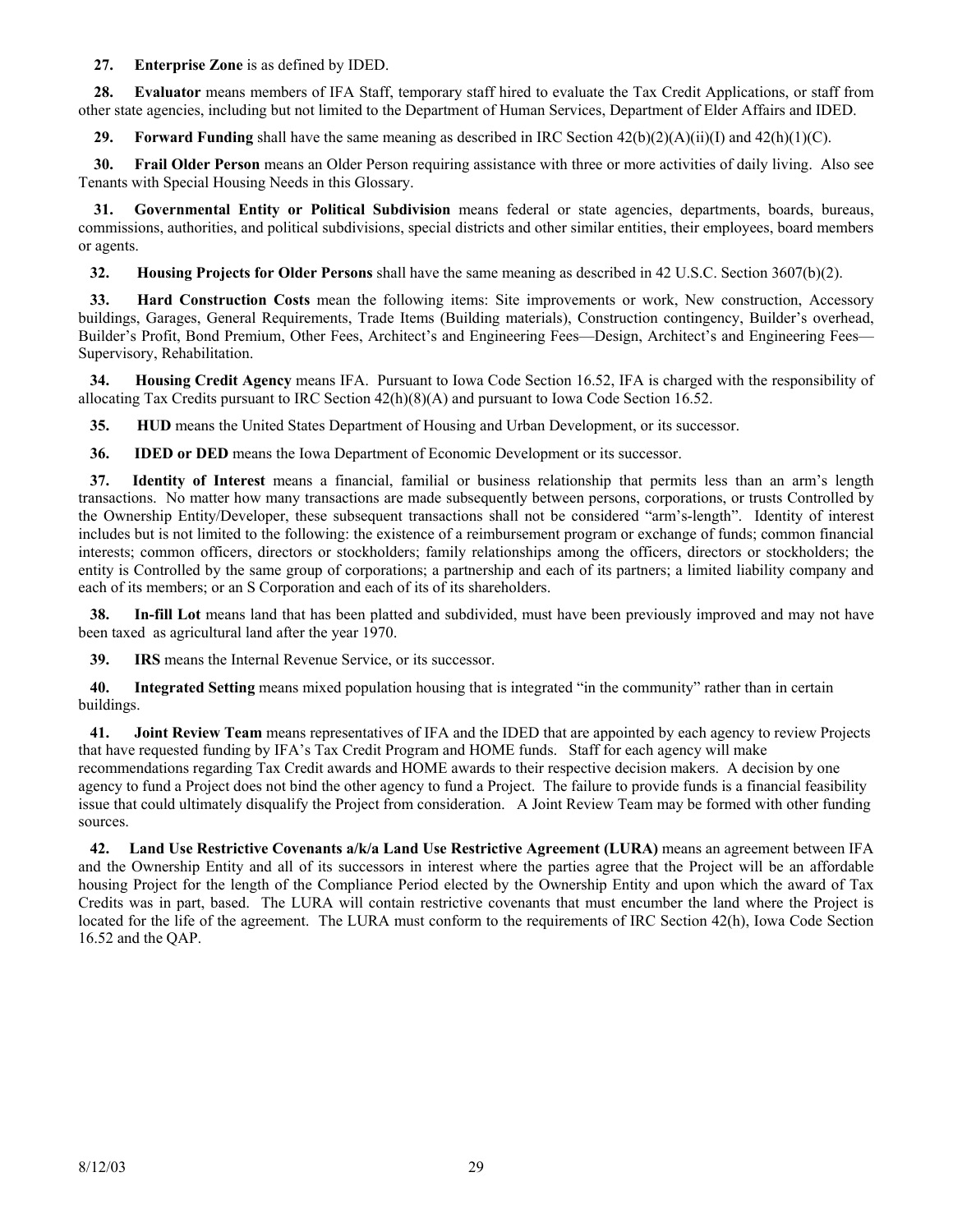**43. Local Contributing Effort** means contributions by local governmental units or by local or regional agencies, public or private. Contributions may include but are not limited to: land, building(s), infrastructure, cash, TIF proceeds, local HOME grants or loans, tax abatement, value received from Enterprise Zone site remediation (Brownfield), private contributions, loans at substantially below market interest rates or with favorable features such as delayed principal and interest, utility costs reductions, employer assisted housing programs (EAH), rent or operating deficit guarantees, the value of a charitable property tax exemption for Non-profits, a below market rate loan or grant from the Federal Home Loan Bank through a member bank, infrastructure improvements, an equity contribution by a Developer/Ownership Entity from the Project location (Notwithstanding the definition of private agency included in 265 IAC Rule 1.9, a deferred development fee contributed by a Developer from the location where a Project will be built does not qualify as a local contributing effort.), an equity contribution by a tax-exempt Developer/Ownership Entity from the Project location, the value of an in-kind contribution by a tax-exempt organization, tax-exempt bond financing from a local political subdivision and property acquired at below appraised value from a local political subdivision. Examples that do not qualify as Local Contributing Effort include but are not limited to: a HOME loan from the IDED or Tax-exempt bonds issued through IFA.

 **44. Low-Income Unit** means any residential rental unit if such unit is rent-restricted and the occupant's income meets the limitations applicable as required for a qualified low-income housing Project.

 **45. Main Street Program** means an IDED designated area.

 **46. Metropolitan Statistical Area (MSA)** means a central city containing at least 50,000 people with a total metropolitan population of at least 100,000 as defined by the U.S. Bureau. The MSA list for Iowa is attached to the Application.

 **47. Non-MSA County** means all counties not listed as a MSA.

 **48. Older Persons** means a person 55 years of age or older, in accordance with State law.

#### **49. Ownership Entity**

- **49.1** Ownership Entity means any Person and any Affiliate of such Person:
- **49.2** Submitting an Application to IFA requesting a Tax Credit Reservation pursuant to this QAP.
- **49.3** Who receives a Tax Credit Reservation, Carryover Agreement or 8609 Tax Credit Allocation.

**49.4** Who is the successor in interest to the Developer who owns or intends to own and develop a Project or expects to acquire Control of a Project consistent with Control documents provided by the Ownership Entity to IFA as part of the Application.

 **50. Person** shall have the same meaning as contained in Iowa Code Chapter 4.

 **51. People with Disabilities or Disability** The term "disability" means, with respect to an individual (A) a physical or mental impairment that substantially limits one or more of the major life activities of such individual (B) a record of such an impairment; or (C) being regarded as having such an impairment.

 **52. Project** means a low-income rental housing property the Developer of which represents that it is or will be a qualified low-income housing Project within the meaning of IRC Section 42(g). With regard to this definition, the Project is that property which is the basis for the Application.

 **53. Property** means the real estate and all improvements thereon which are the subject of the Application, including all items of personal property affixed or related thereto, whether currently existing or proposed to be built thereon in connection with the Application.

 **54. Qualified Allocation Plan (QAP)** means an allocation plan to select and award Tax Credits to qualified recipients. The requirements of the QAP apply to any tax-exempt bond financed Project. Tax-exempt bond financed Projects must pay particular attention to the Sections of the QAP relating to these Projects.

 **55. Qualified Basis** means, with respect to a building within a Project, the building's Eligible Basis multiplied by the Applicable Fraction, within the meaning of IRC Section  $42(c)(1)$ .

 **56. Qualified Census Tract** means any census tract which is so designated by the Secretary of HUD and, for the most recent year for which census data are available on household income in such tract, either in which 50 percent or more of the households have an income which is less than 60 percent of the adjusted gross median income for such year or which has a poverty rate of at least 25 percent.

 **57. Qualified Non-profit Organization or Non-profit** means an organization that is described in IRC Section 501(c)(3) or (4), that is exempt from federal income taxation under IRC Section 501(a), that is not affiliated with or Controlled by a forprofit organization, and includes as one of its exempt purposes the fostering of low-income housing within the meaning of IRC Section  $42(h)(5)(C)$  and is allowed by law or otherwise to hold and develop property.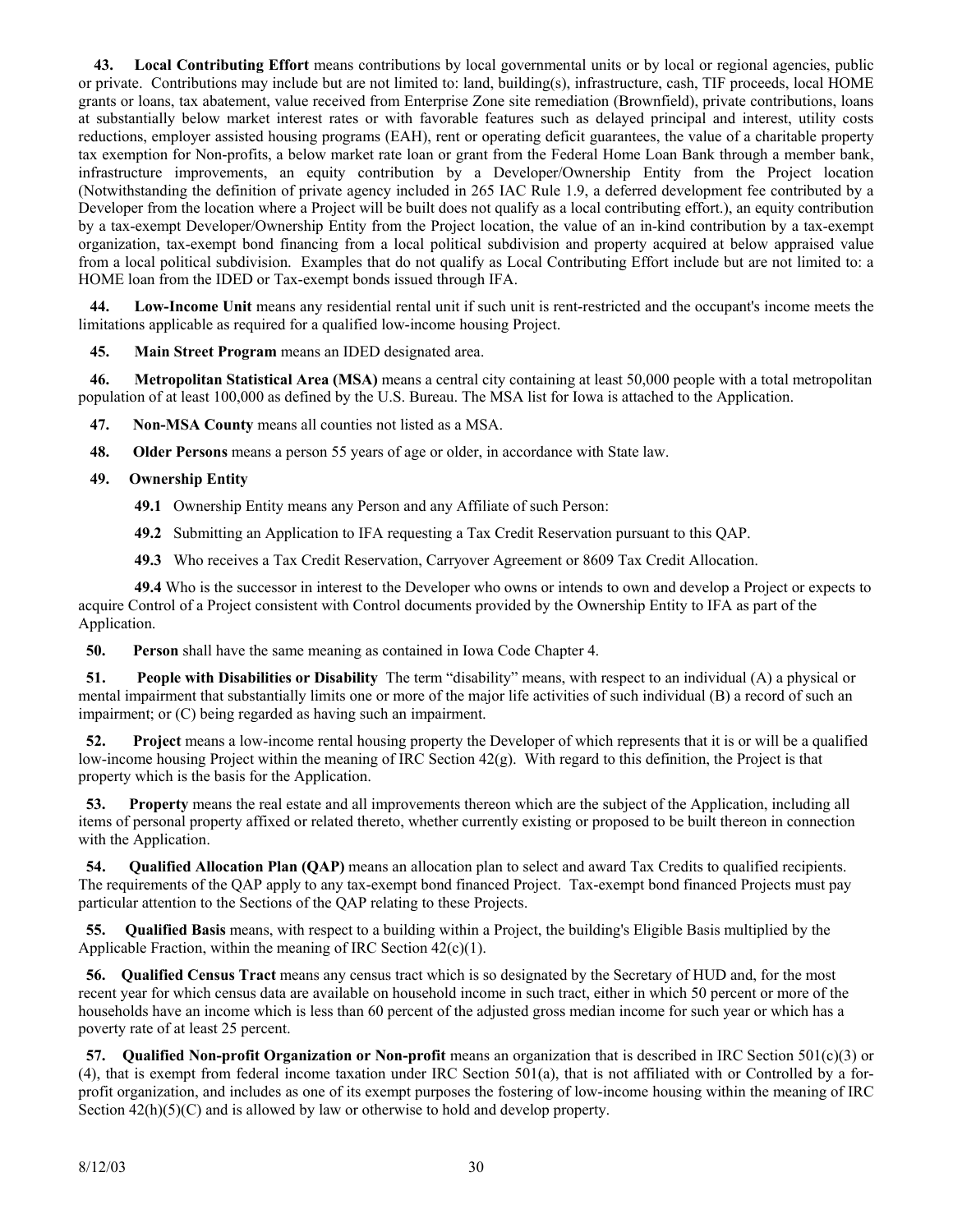**58. Qualified Non-profit Project** means a Project in which a qualified Non-profit organization has Control (directly or through a partnership or wholly owned subsidiary as defined in IRC Section  $42(h)(5)(D)(ii)$  and materially participates (within the meaning of IRC Section 469(h)) in its development and operation throughout the Compliance Period.

 **59. Qualified Residential Rental Property** shall have the same meaning as defined in IRC Section 103.

 **60. Real Estate Owned (REO) Projects** means any existing residential development that is owned or that is being sold by an insured depository institution in default, or by a receiver or conservator of such an institution, or is a property owned by HUD, Federal National Mortgage Association (Fannie Mae), Federal Home Loan Mortgage Corporation (Freddie Mac), a federally chartered bank, a savings bank, a savings and loan association, the Federal Home Loan Bank (FHLB), a federally approved mortgage company or any other federal agency.

 **61. Recovered Tax Credits** means either Tax Credits previously awarded to a Project or Projects that cannot use all the Tax Credits the Project was awarded or Tax Credits from Projects that cannot be placed in service by the Developer/Ownership Entity.

 **62. Rehabilitation Expenditure** means depreciable expenditures, which are for Property or improvements that are chargeable to the capital account and which are incurred in connection with the rehabilitation of a building. Rehabilitation Expenditures are not eligible for Tax Credits unless the expenditures are allocable to or substantially benefit one or more Low-Income Units and the amount of such expenditures during any twenty-four month period selected by the Developer is at least the greater of 10 percent of the Developer's adjusted basis of the building at the start of the twenty-four month period, or \$6,000 per unit. See also, IRC Section 42(e)(2).

 **63. Section 1113(3)(A) Elementary School** means an Elementary School in which 75% of children are from low-income families. An attachment to the Application provides the current list of Elementary Schools that meet the Section  $1113(3)(A)$ requirements.

 **64. Self-Supported Municipal Improvement District** means a district which has been created and the property therein taxed in accordance with Iowa Code Section 386.

 **65. Single Family** means a single-family residence whether detached or vertically attached, including a townhome, duplex, triplex or fourplex.

 **66. Single-purpose Setting** means housing that affords people with severe disabilities the opportunity to receive the services needed to live independently, and receive the peer support, encouragement and assistance that can enhance their overall quality of life.

 **67. State Ceiling** means the limitation imposed by IRC Section 42(h) on the aggregate amount of Tax Credit allocations that may be made by IFA during any calendar year, as determined from time to time by IFA in accordance with IRC Section  $42(h)(3)$ .

 **68. Targeted Small Business** means a business that has been certified as a Targeted Small Business by the Department of Inspections and Appeals. Only businesses meeting the requirements of the program and which are approved and registered with the Department of Inspections and Appeals are considered Targeted Small Businesses for the purpose of Tax Credit Program.

 **69. Tax Credit** means the Low-Income Housing Tax Credits issued pursuant to the program, IRC Section 42 and Iowa Code Section 16.52. Tax Credits are determined under IRC Section 42(a) for any taxable year in the Tax Credit Period equal to the amount of the Applicable Percentage of the qualified basis for each qualified low-income building.

 **70. Tax Credit Allocation or Reservation** amount means, with respect to a Project or a building within a Project, the amount of Tax Credit IFA allocates to a Project and determines to be necessary for the financial feasibility of the Project and its viability as a qualified low-income housing Project throughout the Compliance Period.

**71.** Tax Credit Period means, with respect to a building within a Project, the period of ten taxable years beginning with the taxable year the building is placed in service or, at the election of the Ownership Entity the succeeding taxable year, as more fully defined in IRC Section 42(f)(1).

 **72. Tenants with Special Housing Needs** means affordable, supportive housing for People with Disabilities, Older Persons or Frail Older Person, certified Assisted Living, Transitional Housing for the homeless, or housing for families participating in organized programs to achieve economic self-sufficiency.

 **73. Total Project Cost** means the total costs reflected in the Application.

 **74. Transitional Housing** means a unit that contains sleeping accommodations, a kitchen and bathroom facilities and is located in a building which is used exclusively to facilitate the transition of homeless individuals to independent living with 24 months and in which a Governmental Entity or qualified Non-profit organization provides such individuals with temporary housing and supportive services designed to assist such individuals in locating and retaining permanent housing.